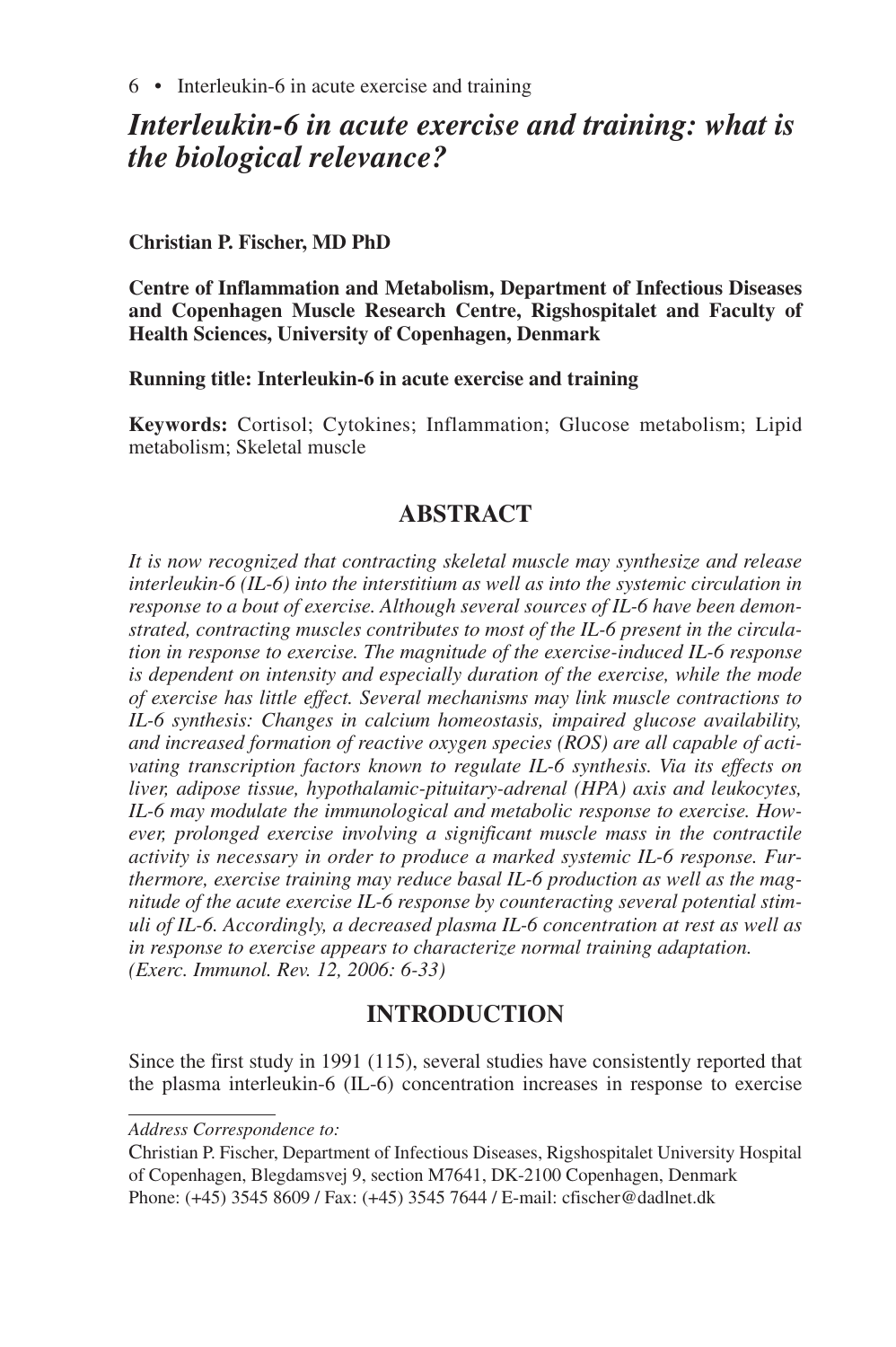



Different modes of exercise (dynamic knee-extensor, bicycling, running, eccentric) and the corresponding increase in plasma IL-6 (fold change from pre-exercise level), based on the 67 exercise trials listed in Table 1 as well as 7 trials representing various eccentric exercise protocols (17, 53, 90, 144, 182, 194). Accordingly, the graphs represent approximately 800 subjects. Each dot represents one exercise trial, while the corresponding bars show geometric means with 95% confidence intervals (A). The overall  $log_{10}$ -log<sub>10</sub> linear relation (straight solid line) between exercise duration and increase in plasma IL-6 (fold change from pre-exercise level) indicates that 51% of the variation in fold plasma IL-6 increase can be explained by the duration of exercise (B).

(Table 1 & Fig. 1). Although the plasma concentration of several other cytokines may be affected by exercise, IL-6 increases more dramatically than any other cytokine investigated to date (120, 126). But what determines the magnitude and time course of the increase of IL-6 with exercise? What is the effect of exercise training on IL-6? And what is the possible biological relevance of IL-6 in acute and chronic physical activity? These are some of questions addressed in this review.

Two decades ago, IL-6 was first sequenced and described as a cytokine facilitating the differentiation of Blymphocytes into immunoglobulin-secreting plasma cells (55, 56). Later, several other immunological properties was ascribed to this pleiotropic cytokine, which received its present name in 1987 (139). IL-6 belongs to a family of cytokines that also includes leukemia inhibitory factor, interleukin-11, ciliary neurotrophic factor, cardiotrophin-1, and oncostatin M. In addition to structural similarities, these cytokines share the gp130 receptor subunit (76).

Transcription and translation of the human gene encoding IL-6 – consisting of a ~5 kilobase long sequence containing 5 exons located on chromosome 7 (155) – leads to the synthesis of a propeptide containing 212 amino acids, which is cleaved in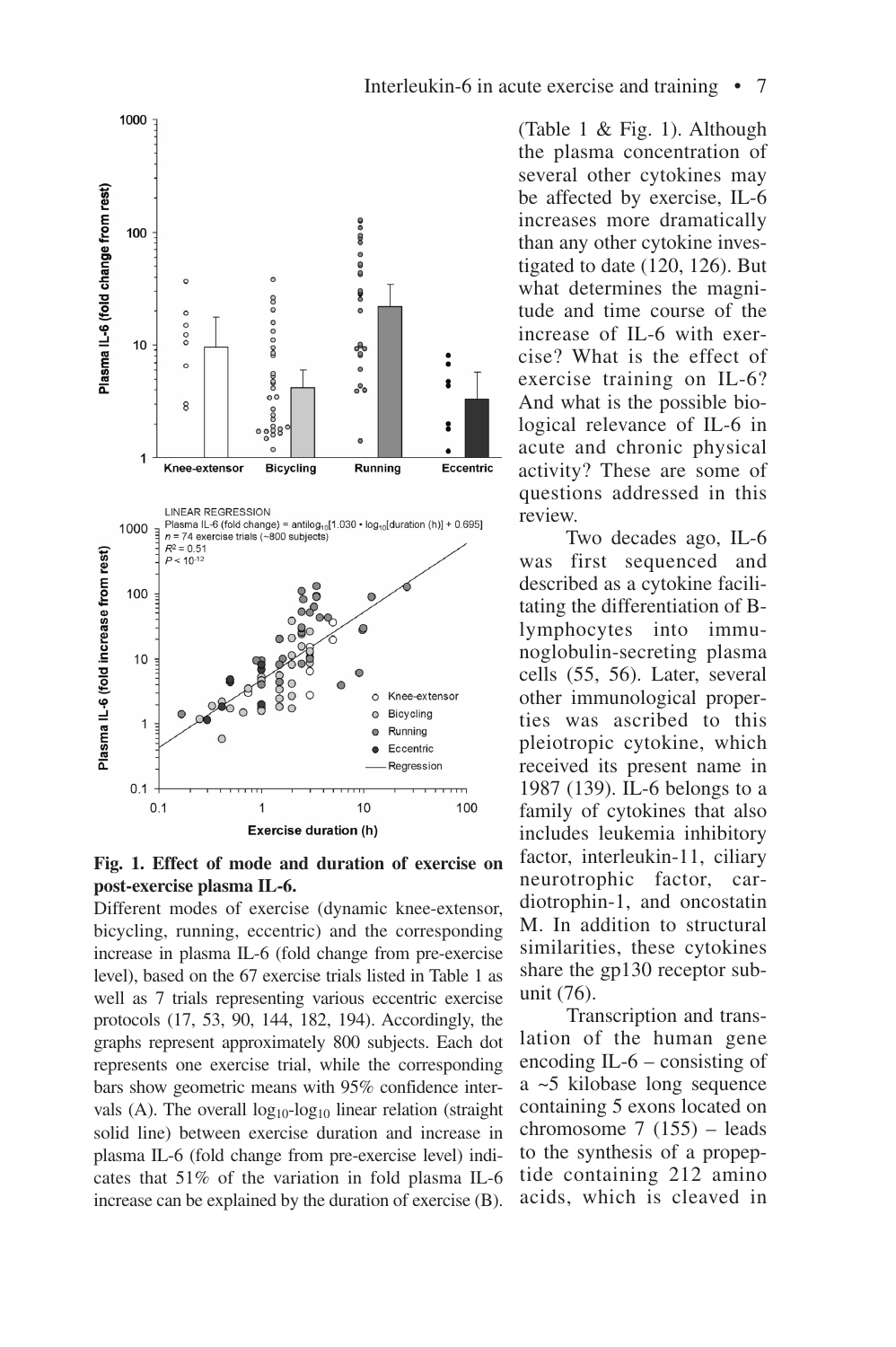8 • Interleukin-6 in acute exercise and training

order to obtain the mature IL-6 peptide containing 184 amino acids (56). Interestingly, a variant IL-6 peptide lacking the sequence encoded by exon  $II -$  thus unable to signal via the gp130 receptor – may be released from stimulated lymphocytes and monocytes in concert with the full-length IL-6 (74). Further posttranslational modifications include varying degrees of glycosylation and phos-

| Exercise mode          |               |       |                |                 |                         |       |         |                 |                         |       |
|------------------------|---------------|-------|----------------|-----------------|-------------------------|-------|---------|-----------------|-------------------------|-------|
| Knee-extensor          |               |       |                | Bicycling       |                         |       | Running |                 |                         |       |
| n Duration IL-6<br>(h) | (fold change) | Ref   | n              | Duration<br>(h) | $IL-6$<br>(fold change) | Ref   | n       | Duration<br>(h) | $IL-6$<br>(fold change) | Ref   |
| 7 3.0                  | 3             | (38)  | 9              | 0.4             | 1                       | (33)  |         | 12 0.2          | 1                       | (195) |
| 70.8                   | 3             | (52)  | 9              | 0.3             | 1                       | (188) |         | 19 6.0          | 4                       | (30)  |
| 73.0                   | 6             | (127) |                | 16 0.7          | 1                       | (96)  | 7       | 1.0             | 4                       | (113) |
| 6 3.0                  | 11            | (71)  | 7              | 1.0             | 2                       | (12)  | 8       | 1.5             | 4                       | (178) |
| 7 3.0                  | 12            | (37)  | 17             | 1.0             | 2                       | (186) | 6       | 9.1             | 6                       | (132) |
| 6 3.0                  | 15            | (168) | 6              | 2.0             | 2                       | (59)  | 8       | 1.5             | 8                       | (179) |
| 6 5.0                  | 19            | (172) | 9              | 0.5             | $\overline{\mathbf{c}}$ | (17)  | 30      | 2.5             | 8                       | (102) |
| 75.0                   | 36            | (165) | 8              | 1.0             | $\overline{\mathbf{c}}$ | (87)  | 7       | 1.0             | 9                       | (163) |
|                        |               |       | 9              | 1.5             | 2                       | (86)  |         | 12 0.9          | 9                       | (114) |
|                        |               |       | 7              | 0.3             | $\overline{\mathbf{c}}$ | (42)  |         | 10 1.6          | 10                      | (159) |
|                        |               |       | $\overline{7}$ | 0.3             | 2                       | (42)  |         | 16 3.0          | 10                      | (107) |
|                        |               |       | 8              | 0.4             | $\overline{\mathbf{c}}$ | (33)  |         | $10$ 1.5        | 20                      | (134) |
|                        |               |       | 8              | 1.5             | $\overline{c}$          | (177) |         | 102.5           | 25                      | (119) |
|                        |               |       | 6              | 2.0             | 3                       | (59)  |         | 13 9.8          | 28                      | (108) |
|                        |               |       | 11             | 1.5             | 3                       | (181) | 7       | 9.9             | 29                      | (110) |
|                        |               |       | 6              | 0.8             | 3                       | (189) | 7       | 2.5             | 29                      | (170) |
|                        |               |       | 8              | 2.0             | 4                       | (11)  | 9       | 2.5             | 30                      | (169) |
|                        |               |       | 8              | 1.0             | 5                       | (89)  |         | 50 4.5          | 42                      | (112) |
|                        |               |       | $\overline{7}$ | 1.0             | 5                       | (163) |         | 18 3.7          | 43                      | (21)  |
|                        |               |       | 9              | 1.0             | 5                       | (146) | 6       | 3.0             | 50                      | (84)  |
|                        |               |       | 7              | 1.5             | 6                       | (164) |         | 102.5           | 52                      | (109) |
|                        |               |       | 6              | 2.0             | 8                       | (31)  |         | 16 3.3          | 63                      | (121) |
|                        |               |       | 18             | 3.0             | 8                       | (128) |         | 102.6           | 80                      | (175) |
|                        |               |       | 8              | 1.0             | 9                       | (118) |         | 18 3.5          | 88                      | (18)  |
|                        |               |       | 8              | 2.0             | 11                      | (60)  |         | 10 3.5          | 92                      | (183) |
|                        |               |       | 8              | 3.0             | 13                      | (69)  |         | 16 2.5          | 109                     | (176) |
|                        |               |       |                | 15 2.5          | 16                      | (106) |         | 60 26.3         | 126                     | (111) |
|                        |               |       | 6              | 2.0             | 20                      | (162) |         | 10 3.5          | 128                     | (120) |
|                        |               |       |                | 10 2.5          | 24                      | (109) |         |                 |                         |       |
|                        |               |       | 6              | 3.0             | 26                      | (117) |         |                 |                         |       |
|                        |               |       | 8              | 2.0             | 38                      | (47)  |         |                 |                         |       |

#### **Table 1. Effect of acute exercise on plasma IL-6 in humans.**

Shown is the relation between exercise mode (dynamic knee-extensor, bicycling, and running), exercise duration, and plasma IL-6 increase (fold change from pre-exercise level). In studies investigating the effect of an intervention on the IL-6 response to exercise, e.g. carbohydrate supplementation, only the result from the control group (exercise without intervention) is presented. Hence, the n value may be lower than the n value presented in the original study.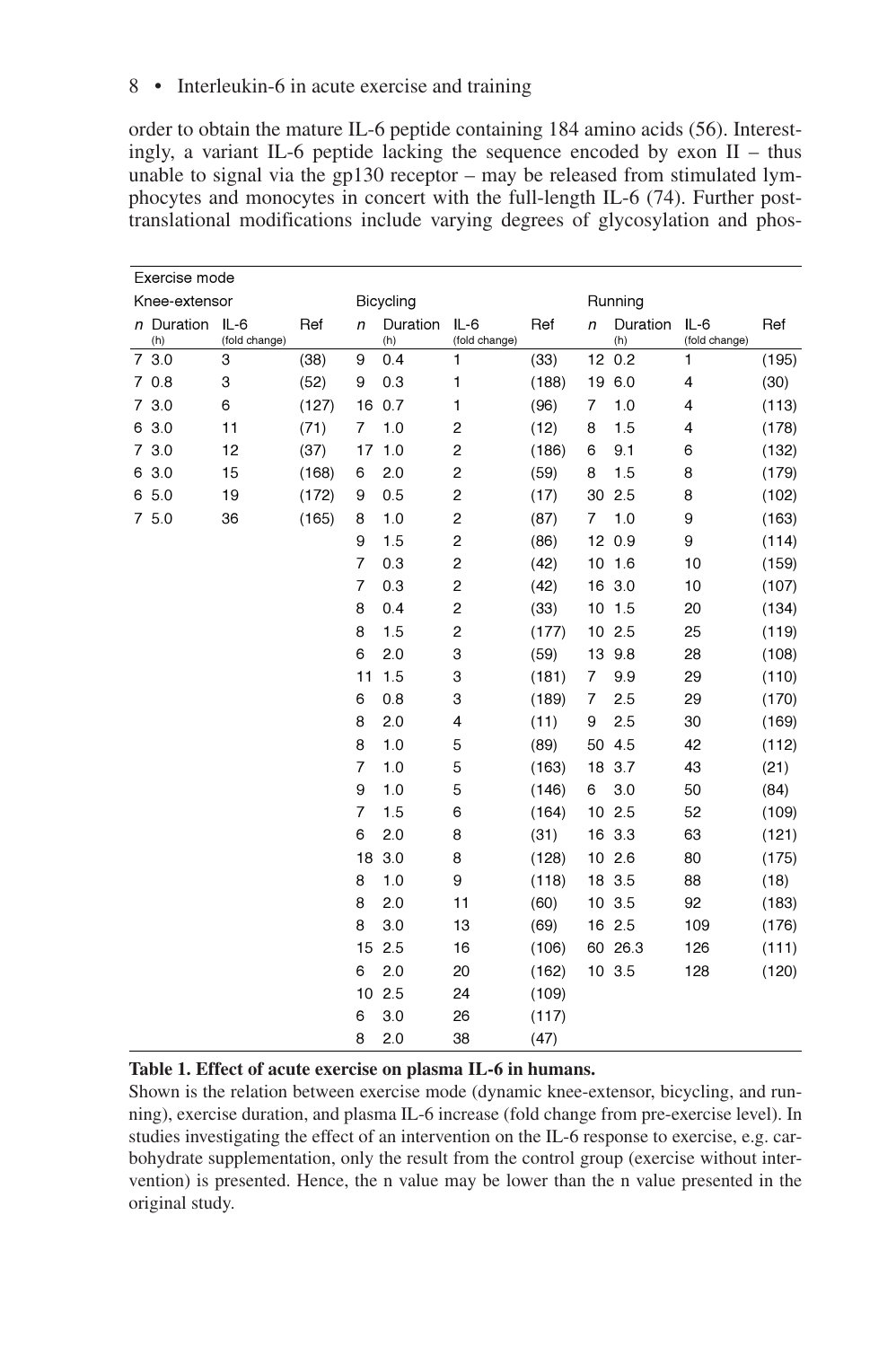phorylation, and several isoforms ranging from 21-30 kDa have been described (7, 46, 51, 95). Whether the biological effects *in vivo* of these isoforms differ is not established.

The plasma IL-6 concentration is  $\sim$ 1 pg/ml or even lower in resting healthy subjects (17, 121). In contrast, the plasma IL-6 concentration may reach 10000 pg/ml in response to severe systemic infections (40). Less dramatic increases of plasma IL-6 are found in numerous inflammatory and infectious diseases. A pathogenic role for IL-6 in the development of the metabolic syndrome has been suggested, in part because the presence of a chronic low-level increase of plasma IL-6 (usually  $\langle 10 \text{ pg/ml}}$ ) is associated with obesity (6), low physical activity (36, 123), insulin-resistance (13), type 2 diabetes (67), cardiovascular disease (39) and may serve as a predictor of mortality (15).

Downstream signaling requires that IL-6 binds to the heterodimeric receptor complex consisting of the ubiquitously expressed gp130 receptor and the specific receptor IL-6R $\alpha$  (50). This event triggers tyrosine-phosphorylation of gp130 by Janus-activated kinases (Jak) on the intracellular domain, whereby at least two distinct signalling pathways are activated: 1) the signal transducers and activators of transcription (STAT) 1 and 3, and 2) the mitogen-activated protein kinases (MAPK) (49). The two pathways are characterized by distinct effects; thus, the effect of IL-6 may vary in different tissues depending on the balance between the two pathways (54). A negative feedback mechanism of STAT activation involves transcription and translation of the suppressor of cytokine signaling 3 (SOCS3).

## **THE IL-6 RESPONSE TO ACUTE EXERCISE**

Following exercise, the basal plasma IL-6 concentration may increase up to 100 fold, but less dramatic increases are more frequent (Table 1, Fig. 1A). Thus, the 8000-fold increase of plasma IL-6 following a 246 km "Spartathlon" race (92) represents an atypical and extreme response. Of note, the exercise-induced increase of plasma IL-6 is not linear over time; repeated measurements during exercise show an accelerating increase of the IL-6 in plasma in an almost exponential manner (37, 119, 172). Furthermore, the peak IL-6 level is reached at the end of the exercise or shortly thereafter (37, 119), followed by a rapid decrease towards pre-exercise levels.

#### *Where does the exercise-induced IL-6 come from?*

Importantly, the contracting skeletal muscle *per se* appears to be one of the main sources of the IL-6 in the circulation in response to exercise: In resting human skeletal muscle, the IL-6 mRNA content is very low, while small amounts of IL-6 protein predominantly in type I fibers may be detected using sensitive immunohistochemical methods (137). In response to exercise, an increase of the IL-6 mRNA content in the contracting skeletal muscle is detectable after 30 minutes of exercise, and up to 100-fold increases of the IL-6 mRNA content may be present at the end of the exercise bout (71, 168). Recently, further evidence that contracting muscle fibers themselves are a source of IL-6 mRNA and protein has been achieved by analysis of biopsies from the human *vastus lateralis using in situ* hybridization and immunohistochemistry (58, 128). In addition, assessment of the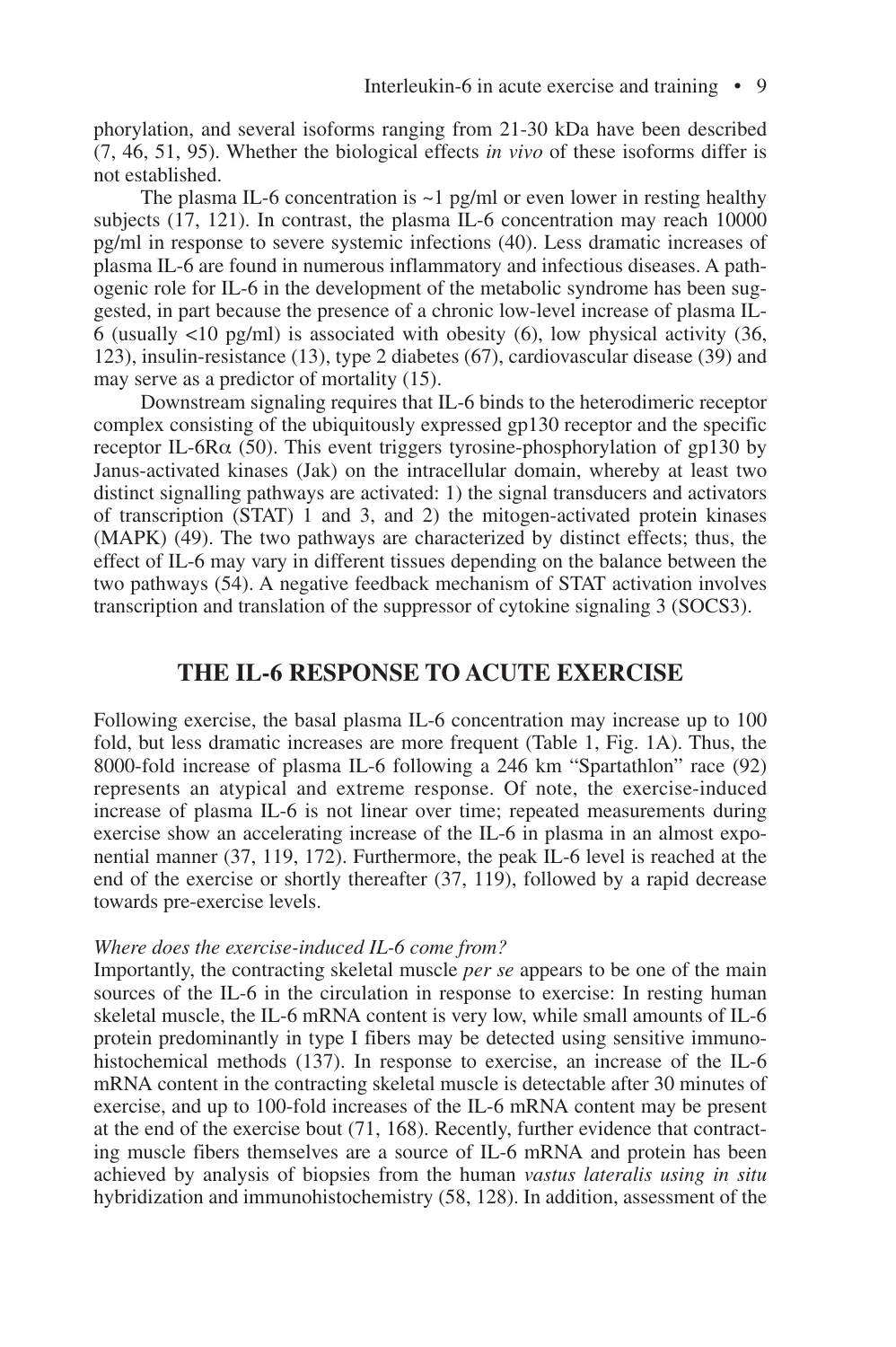interstitial IL-6 concentration using microdialysis indicates that the concentration of IL-6 within the contracting skeletal muscle may be 5-100 fold higher than the levels found in the circulation (84, 147). Accordingly, IL-6 appears to accumulate within the contracting muscle fibers as well in the interstitium during exercise. However, it has been the simultaneous measurement of arterio-venous IL-6 concentrations and blood flow across the leg that has demonstrated that large amounts of IL-6 can be released from the exercising leg (172). In the same study, the authors also estimated that the net release from the exercising leg could account for the systemic increase of plasma IL-6, assuming that IL-6 is distributed in the extracellular compartment and that IL-6 content in blood is the same in plasma and the cellular fraction. Since IL-6 appears to be transported solely in the non-cellular fraction of the blood (20), the net release of IL-6 from the exercising leg probably was overestimated. Yet, a simpler approach based on the close loglog linear relationship between recombinant human IL-6 (rhIL-6) dose and resulting steady state plasma IL-6 concentration (Fig. 2) supports the concept that IL-6 released from the exercising limb may account for systemic plasma IL-6 increase following exercise: At the end of the exercise, the average release of IL-6 from the contracting leg was 15 ng/min, while the systemic plasma IL-6 concentration was 14 pg/ml (172). Based on the dose-response relationship, the expected systemic plasma IL-6 concentration corresponding to an IL-6 dose of 15 ng/min is 16 pg/ml (antilog<sub>10</sub>[1.05  $\cdot$  log<sub>10</sub>[15 ng/ml] + 0.07]), which corresponds well to the observed value.

However, although IL-6 released from the contracting muscles may account for most of the IL-6 found in the circulation, other studies have demonstrated that skeletal muscle is not the sole source of exercise-induced IL-6. Using oral supplementation with vitamins C and E for 4 weeks, the IL-6 net release from the exercising legs was almost blocked completely, yet the systemic increase of plasma IL-6 was only reduced by 50% (37). Very high concentrations of IL-6 along the Achilles' tendon has been detected using microdialysis in response to prolonged running (84), but since the muscle mass involved in exercise is much higher than the mass comprised by tendons, the mutual contribution of peritendinous versus muscle-derived IL-6 to the systemic IL-6 is unclear. In addition, a small net release of IL-6 from the internal jugular vein has been reported, suggesting that the central nervous system may contribute to the IL-6 found in the circulation (118). In contrast, a contribution from peripheral blood mononuclear cells to the IL-6 found in the circulation of healthy subjects is detected consistently neither at rest nor in response to exercise (121, 162, 186, 189). The adipose tissue may contribute markedly to IL-6 in the circulation at rest (98, 160), but measurement of arterio-venous plasma IL-6 differences across the abdominal subcutaneous adipose tissue bed shows that this compartment does not contribute to the exerciseinduced IL-6 in the circulation until the recovery phase (88). However, since almost any cell type may synthesize IL-6 upon adequate stimulation (3), further studies may discover other sites contributing to the IL-6 in the circulation in response to exercise.

#### *How is the exercise-induced IL-6 response regulated?*

Overall, the combination of mode, intensity and duration of the exercise determines the magnitude of the exercise-induced increase of plasma IL-6. However,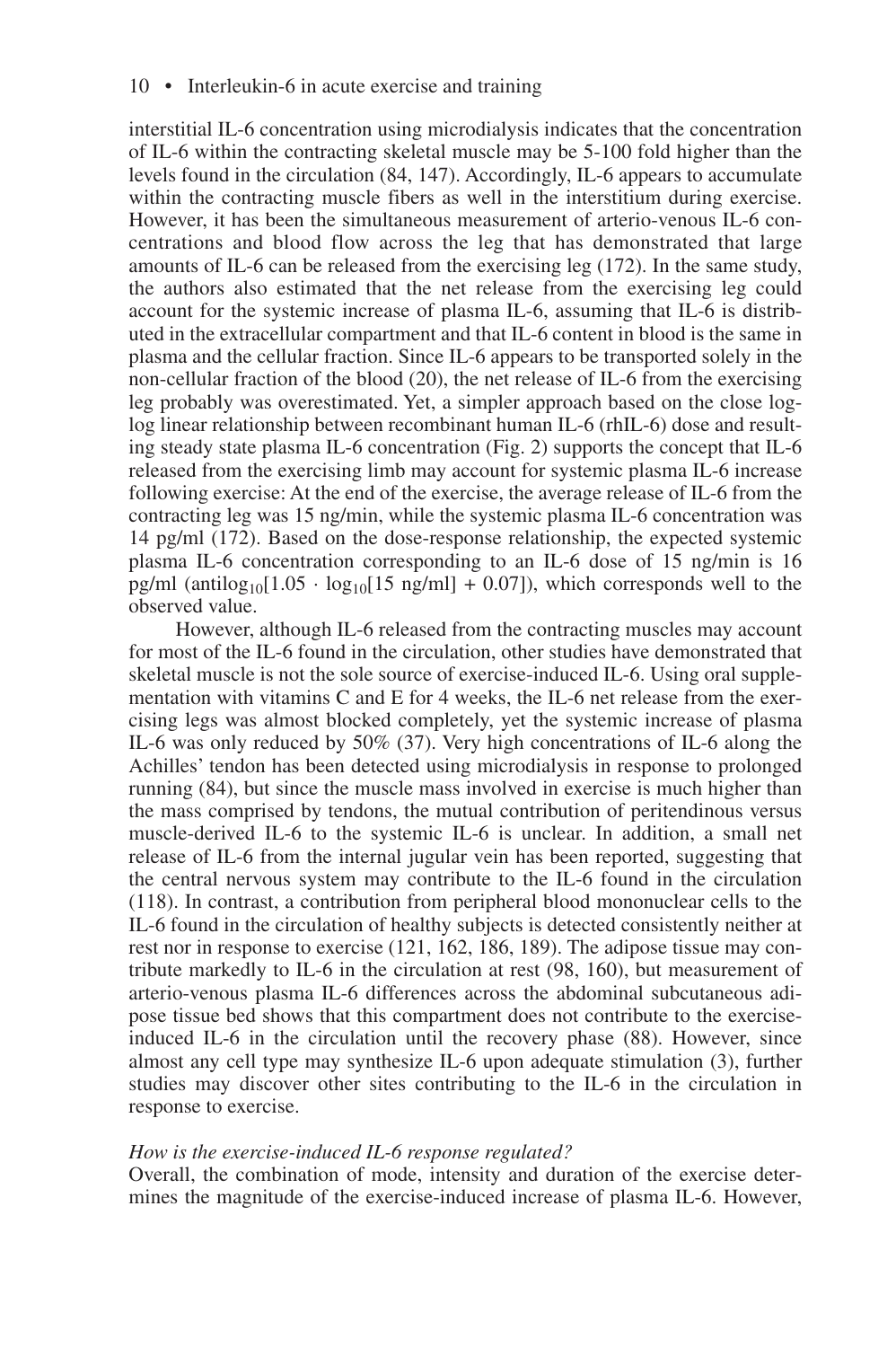although it was suggested that the IL-6 response was related to muscle damage (17), it now has become clear that eccentric exercise is not associated with more marked increases of plasma IL-6 than compared to exercise involving concentric muscle contractions (Fig 1A). Thus, muscle damage is not required in order to increase plasma IL-6 during exercise. Rather, eccentric exercise may result in a delayed peak and a slower decrease of plasma IL-6 during recovery (53, 90, 194).

In contrast, the IL-6 response is sensitive to the exercise intensity (122), which again indirectly represents the muscle mass involved in the contractile activity. Since contracting skeletal muscle *per se* is an important source of IL-6 found in the plasma (37, 172), it is therefore not surprising that exercise involving a limited muscle mass, e.g. the muscles of the upper extremities, may be insufficient in order to increase plasma IL-6 above pre-exercise level (8, 57, 116). In contrast, running – which involves several large muscle groups – is the mode of exercise where the most dramatic plasma IL-6 increases have been observed (Table 1, Fig. 1A).

Regardless, exercise duration is the single most important factor determining the post-exercise plasma IL-6 amplitude (Table 1, Fig. 1B); more than 50% of the variation in plasma IL-6 following exercise can be explained by exercise duration alone  $(P < 10^{-12})$ . Since exercise at high intensity often is associated with shorter duration of the exercise and *vice versa*, the relationship between the plasma IL-6 increase and the duration may be even more pronounced if adjusted for the exercise intensity. In accordance, 6 minutes of maximal rowing ergometer exercise may increase plasma IL-6 two-fold (105), but more than 10-fold increases of plasma IL-6 has not been observed in response to exercise lasting less than 1 h (Fig. 1B). Based on the log-log linear relationship between time and fold increase of plasma IL-6 (Fig. 1B), a 10-fold increase of plasma IL-6 requires exercise for 1.9 h (95% confidence interval, CI, 1.6 - 2.9 h, *P* < 0.0001) of exercise, while a 100-fold increase of plasma IL-6 requires exercise lasting  $6.0$  h (CI  $4.5 - 8.1$  h,  $P < 0.0001$ ). This relationship is remarkably insensitive to the mode of exercise, although the highest increases of plasma IL-6 generally are found in response to running.

| Intervention                               | Effect on exercise-induced IL-6                                                   | References     |
|--------------------------------------------|-----------------------------------------------------------------------------------|----------------|
| Reduction of pre-exercise glycogen content | Muscle IL-6 mRNA 1<br>Plasma IL-6 1                                               | (24, 71, 171)  |
| Supplementation with carbohydrates         | Muscle IL-6 mRNA $\leftrightarrow$<br>Plasma IL-6 ↓                               | (37, 179, 189) |
| Hyperglycemia in Type 1 diabetes           | Plasma IL-6 1                                                                     | (42)           |
| Nicotinic acid (inhibits lipolysis)        | Muscle IL-6 mRNA $\leftrightarrow$<br>Adipose tissue IL-6 mRNA 1<br>Plasma IL-6 1 | (62)           |
| Hot environment                            | Plasma IL-6 1                                                                     | (164)          |
| Indomethacin (NSAID)                       | Plasma IL-6 ↓                                                                     | (143)          |
| $O2$ supplementation to COPD patients      | Plasma IL-6 ↓                                                                     | (188)          |
| Supplementation with antioxidants          | Muscle IL-6 mRNA $\leftrightarrow$<br>Plasma IL-6 ↓                               | (37, 179, 189) |

**Table 2. Some interventions influencing the exercise-induced IL-6 response.**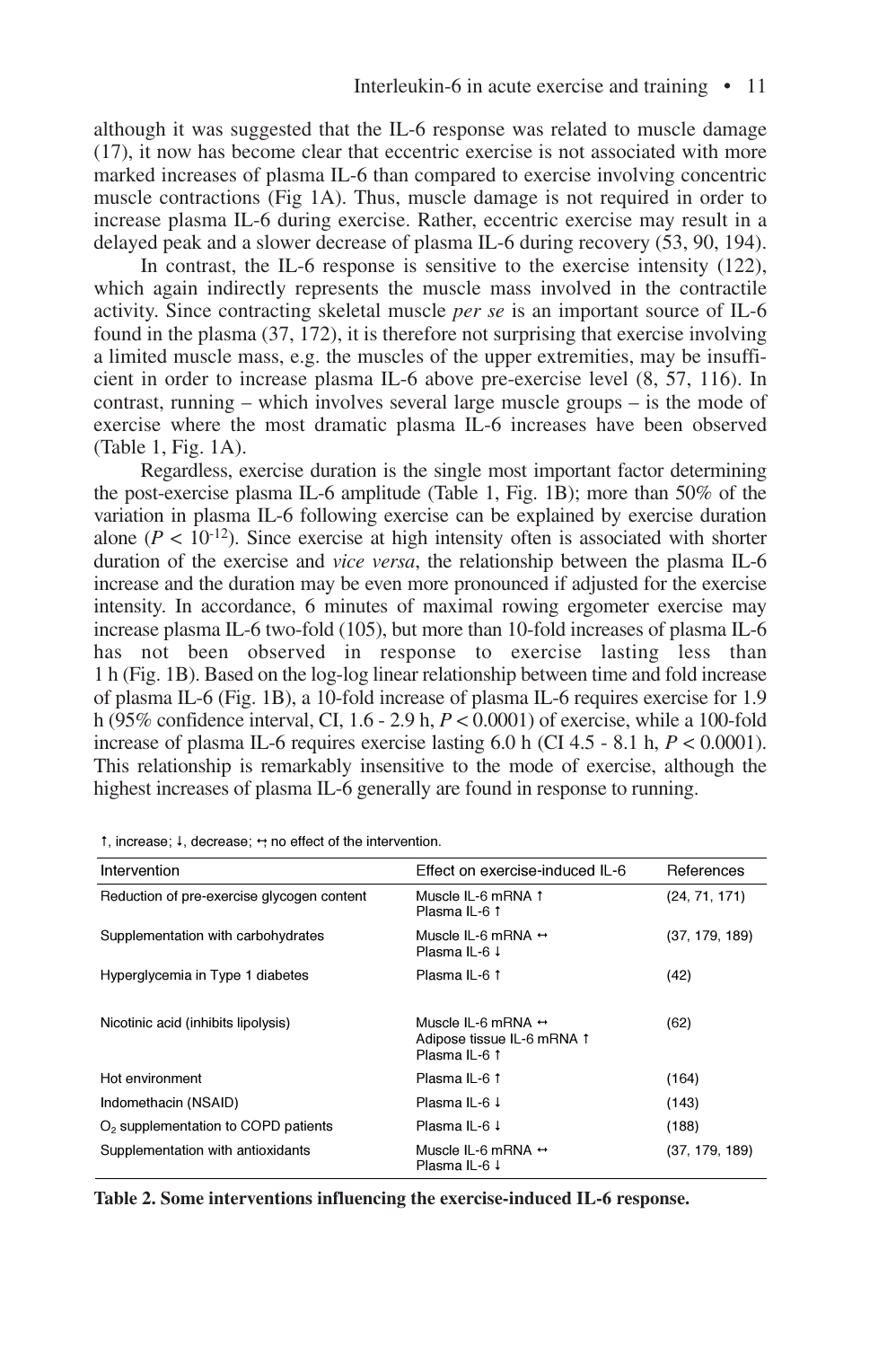What mechanisms may explain why contractile activity leads to increased synthesis of IL-6? Since IL-6 is synthesized and released only from the contracting muscles and not from the resting muscles exposed to the same hormonal changes (66, 172), circulating systemic factors alone does not explain why contracting muscles synthesize and release IL-6. Instead, local factors seem necessary, although systemic factors may modulate the response.

The promoter region of the IL-6 gene contains binding sites for the nuclear factor kappa B (NF-κB) and nuclear factor interleukin-6 (NFIL6) (93). Additional transcription factors such as the nuclear factor of activated T cells (NFAT) (1) and heat shock factors 1 and 2 (HSF1 and HSF2) (141) may contribute to the activation of IL-6 gene transcription. *In vitro*, calcium activates both NFAT and NF-κB (29, 83), and incubation of muscle cell cultures with a calcium ionophore (ionomycin) increases IL-6 secretion in a p38 MAPK dependent manner (24). Human studies have shown increased total and nuclear content of phosphorylated p38 MAPK, but unaltered nuclear content of NFAT in muscle biopsies after 1 h of bicycling (97), while mRNA content of calcineurin A – which is involved in calcium signalling – is increased in muscle biopsies 6 h post 3 h of knee-extensor exercise (136). Activation of NF-κB has been demonstrated in rat skeletal muscle after exercise (65), but not consistently in humans (97). Noteworthy, NF-κB is a redoxsensitive transcription factor (154) that may be activated by reactive oxygen species (ROS). Increased ROS formation in exercising skeletal muscle following exercise has been demonstrated directly in animals (27, 63) and indirectly in humans (4). *In vitro*, murine skeletal myotubes release IL-6 when exposed to oxidative stress in a NF-κB-dependent way (81). In addition, supplementation with different antioxidants attenuates the systemic increase of IL-6 in response to exercise (179, 189). Using arterio-venous differences of IL-6 across the leg, we observed that the reduced systemic increase of IL-6 during exercise was due to an almost complete inhibition of the net leg release of IL-6 in the group pre-treated with vitamin C and E for 4 weeks  $(37)$ . The observation that indomethacin – a member of the non-steroid anti-inflammatory drugs (NSAID), which are known to inhibit NF-κB activity – reduces the exercise-induced increase of IL-6 further supports that NF-κB is likely to serve as a link between contractile activity and IL-6 synthesis (80, 143). On the other hand, increased oxidative stress, as well as low glucose availability, low glycogen content, catecholamines, increased intracellular calcium levels, hyperthermia, ischemia-reperfusion are all features of exercise capable of inducing heat shock proteins (HSPs) (9, 22, 34, 125, 190, 193), which may in turn activate IL-6 synthesis via HSF1 and HSF2 (141). Accordingly, several regulators of IL-6 transcription are likely to be activated by an altered intramuscular milieu in response to exercise (Fig. 4). This point of view is supported by the various interventions that have demonstrated an effect on the exercise-induced IL-6 response (Table 2). For instance, reduction of intramuscular glycogen content prior to exercise results increased accumulation of IL-6 mRNA within the contracting muscle as well as increased release of IL-6 from the contracting muscle (24, 71, 171). This effect of glycogen reduction on the exercise-induced IL-6 response may be mediated through activation of p38 MAPK (24) and AMPK (89). In contrast, supplementation with carbohydrates during exercise inhibits the exercise-induced increase of IL-6 in plasma, whereas IL-6 mRNA expression within the contracting muscle is unaffected (32, 102, 109,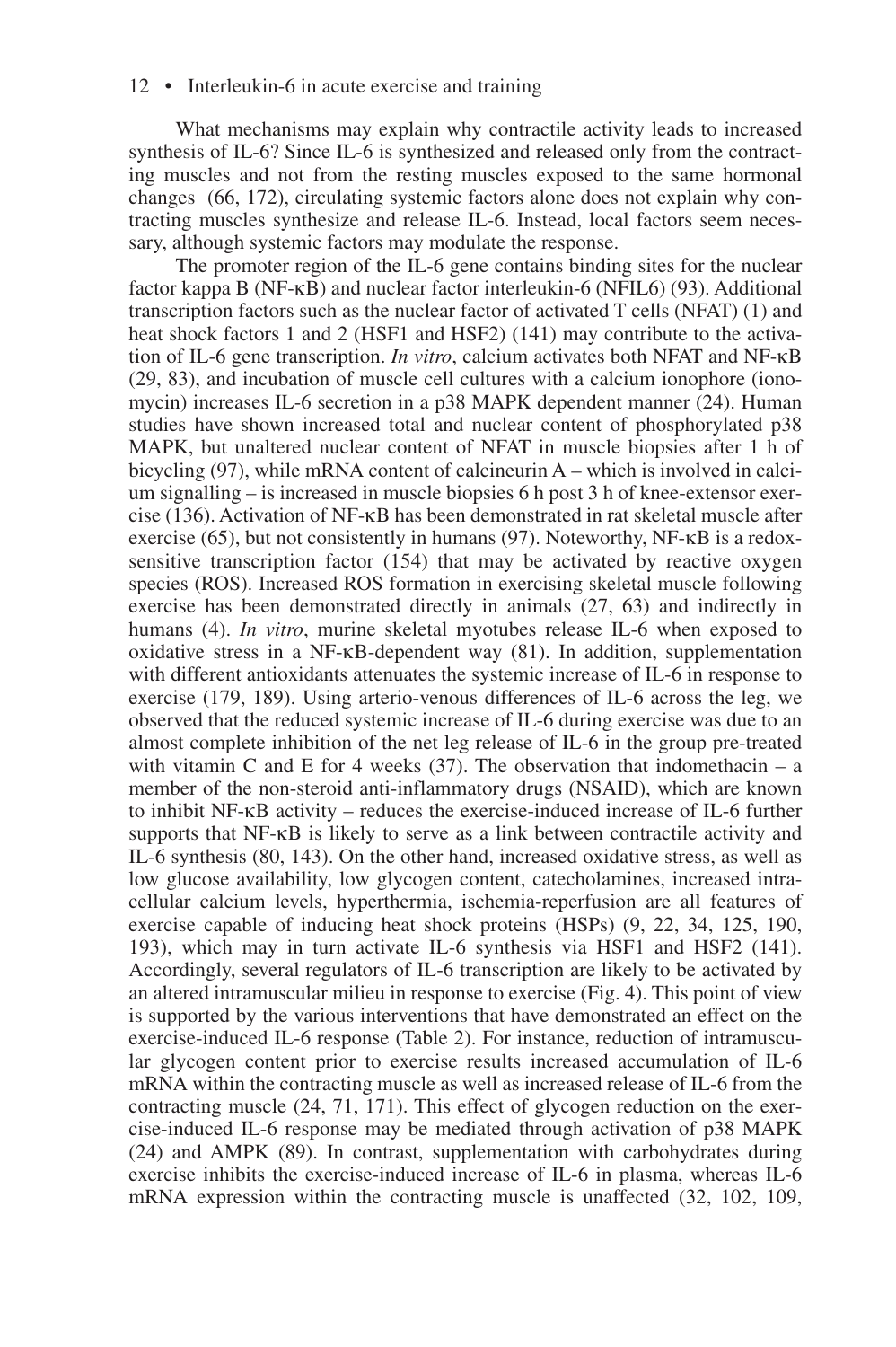163). While glucose availability may interfere with IL-6 gene expression through AMPK (2), other mechanisms regulating IL-6 at a posttranslational level appear to exist.

To make it even more complex, IL-6 appears to be capable of enhancing its own transcription (72), which may partly explain the almost exponential increase of IL-6 towards the end of exercise (Fig. 3). However, it should be noted that the IL-6 released into the circulation is cleared very quickly, thus the 'area under the curve' for plasma IL-6 in response is limited in particular in response to short bouts of exercise (Fig. 3). In mice, the halflife of  $125I$ -labelled IL-6 in the circulation is 2 minutes (99), which is accordance with the rapid decline of plasma IL-6 following rhIL-6 infusion from human studies (187). Most of the IL-6 is cleared by the kidneys and the liver (31, 99).

#### *What are the effects of IL-6 in acute exercise?*

Exercise is known to cause major physiological, hormonal, metabolic, and immunological effects. The question is whether exercise-induced IL-6 mediates some of these effects. Of note, IL-6 may act locally within the contracting muscle during exercise or within the adipose tissue during recovery, while most other cells and target organs are exposed only to IL-6 released into the systemic circulation. Regarding the systemic effects of IL-6, the dose-response relationship and timing has to be considered. First, it should be noted that marked increases of plasma IL-6 only occur if the exercise involves a considerable muscle mass working for a considerable amount of time at a considerable intensity. Otherwise, a systemic IL-6 increase may be small or absent. Regardless, the exercise-induced peak plasma IL-6 concentration will usually not exceed 100 pg/ml. Second, the peak plasma IL-6 concentration occurs at the cessation of the exercise (or shortly after), thus the systemic effects induced by IL-6 are for the most part expected to occur during recovery from exercise.

*Metabolic and hormonal effects of exercise-induced IL-6*. Whole body oxygen consumption and carbondioxide production increases in response to rhIL-6 infusion in the postabsorptive state as well as during a euglycemic hyperinsulinemic clamp (19, 184). This increase in energy turnover may occur without significant changes in body temperature, though a moderate increase in body temperature – which occurs when the plasma IL-6 concentration is 300 pg/ml or higher (174, 184, 185) – may *per se* be associated with an augmented energy turnover. However, since a relatively high plasma IL-6 concentration apparently is required in order to increase body temperature, it seems unlikely that the systemic increase of IL-6 in response to exercise modulates metabolism through changes in body temperature.

In rats, IL-6 injection may deplete hepatic glycogen content (173). *In vitro* and *in vivo* in animals, several studies have indicated that IL-6 interferes with insulin-signalling in hepatocytes and liver tissue (68, 77, 78, 156, 157), whereby hepatic glucose output may increase. However, even marked elevations of plasma IL-6 has little effect on glucose metabolism in resting humans: In subjects both with and without type 2 diabetes, an acute elevation of plasma IL-6 has no effect glucose rate of appearance  $(R_a)$ , glucose disappearance  $(R_d)$  or plasma glucose in the postabsorptive state (133, 167). When combined with a euglycemic hyperinsulinemic clamp, an acute increase of plasma IL-6 to  $\sim$  50 pg/ml has no effect on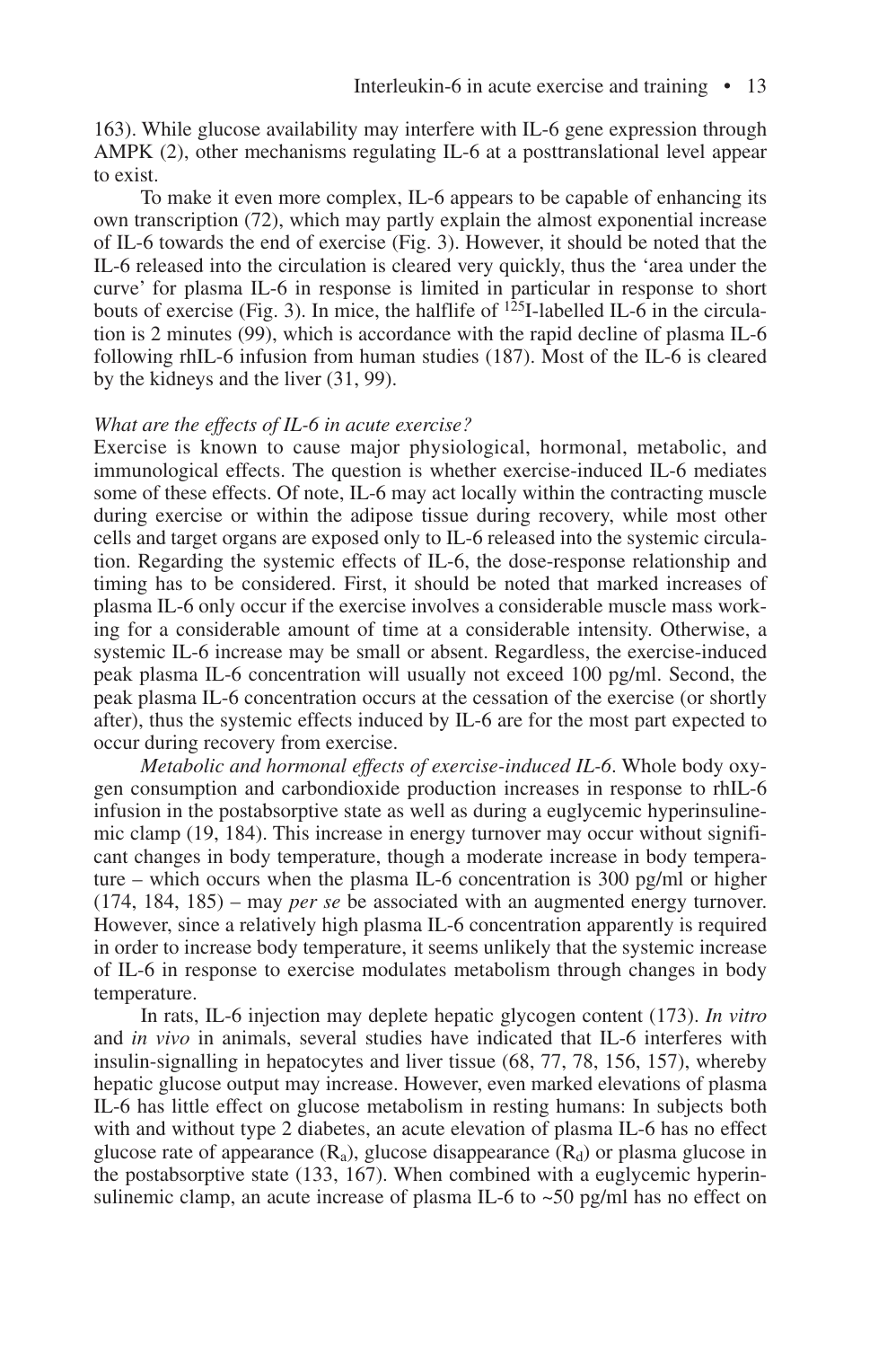plasma glucose, glucose  $R_a$  or  $R_d$  (82), while an acute increase of plasma IL-6 to  $\approx 200$  pg/ml increases glucose  $R_d$  and glucose oxidation (19). However, a much lower increase of plasma IL-6 increases both glucose Ra and  $R_d$  during exercise (35). The mechanism behind the apparent discrepancy between the effect of IL-6 at rest and during exercise is unknown, but the presence of additional "exercise cofactors" capable of modulating the effect of IL-6 has been suggested (35). Alternatively, the effect of IL-6 on glucose metabolism is only detectable when glucose fluxes are high as in response to exercise or insulin stimulation. Accordingly, a systemic increase IL-6 in response to exercise may



#### **Fig. 2. Dose-response curve for rhIL-6.**

Shown is the plasma IL-6 concentration in response to different infusion rates of rhIL-6 diluted in saline containing human albumin. The equation describes the log10-log10 linear regression (straight solid line). The light grey circles represent data from a pilot study, while the dark grey squares represent published data: A, (72); B, (133); C, (187). Although the shown dose-response relationship has been established in resting subjects, it has been proven useful also in exercise trials (35).

augment hepatic glucose output, while other tissues increase the uptake of glucose, whereby the plasma glucose concentration is unaffected. Thus, it is possible that the enhanced hepatic output is balanced by increased glucose uptake in the contracting skeletal muscle during exercise. However, conflicting results regarding the effect of IL-6 on glucose uptake in skeletal muscle exist: In mice, IL-6 decreases insulinmediated glucose uptake in skeletal muscle (75), while L6 myotubes exposed to IL-6 *in vitro* demonstrate increased insulin-sensitivity (19).

Infusion of rhIL-6 increases lipolysis and fat oxidation after 2 h in healthy subjects (187) and in subjects with type 2 diabetes (133). The lipolytic effect of IL-6 is also observed in cultured adipocytes, suggesting a direct effect of IL-6 on adipose tissue (133). Increased IL-6 mRNA content in the adipose tissue is observed in response to exercise (69), and this increase appears to be mediated by catecholamines (73). If the IL-6 mRNA is translated into protein, an additive effect together with the IL-6 derived from the circulation is possible. Accordingly, IL-6 and adrenaline may enhance the lipolytic capacity of each other in response to exercise. As for the liver, the effect of IL-6 in adipocytes may partly be due to a decrease in insulin-signalling (148, 158). Although adipose tissue mRNA expression of the hormone-sensitive lipase (HSL) is increased by rhIL-6 infusion, the corresponding HSL protein is not affected (192).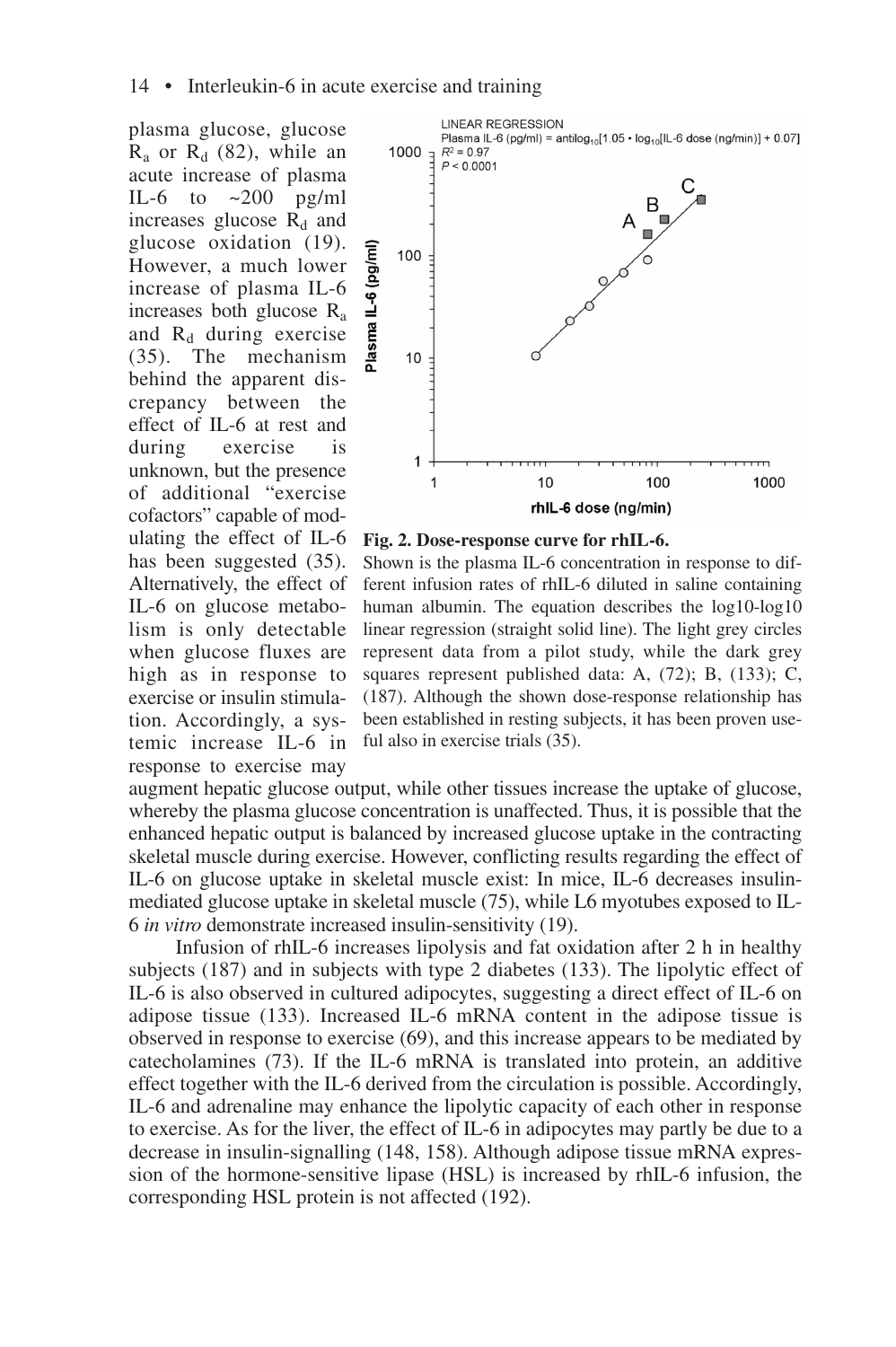Does IL-6 affect other hormones, which in part may explain the apparent metabolic effects of IL-6? Table 3 summarizes some of the effects of an acute increase of plasma IL-6 on some major hormones in humans. IL-6 injection increases adrenocorticotropic hormone (ACTH) in a corticotropin-releasing hormone (CRH) dependent manner in rats (101), while injection of an anti-IL-6 antibody abrogate the endotoxin-induced increase of ACTH in mice (131). Since the IL-6 receptor present in the human pituitary gland (48) and adrenal cortex (45), alternative pathways by which IL-6 can stimulate cortisol release in humans may exist. A dose-dependent relationship between the IL-6 and cortisol in humans has been demonstrated (184). In fact, a consistent increase of cortisol has been reported when plasma IL-6 is ~50 pg/ml or higher (Table 3). Conversely, the post-exercise increase of cortisol is attenuated if the release of IL-6 from the exercising leg is inhibited by supplementation with vitamins C and E  $(37)$ . However, the increase of cortisol by IL-6 is abrogated during a euglycemic hyperinsulinemic clamp (19). Taken together, it seems likely that an exercise-induced systemic increase of IL-6 may reach concentrations capable of inducing cortisol secretion, although other factors contributing to an exercise-induced activation of the HPA axis not should be excluded. Of note, an increase of cortisol may contribute further to the increased lipolysis and hepatic glucose output induced by IL-6. Interestingly, the increase of cortisol may be involved in a negative feedback regulation of IL-6, at least when present in higher concentrations (124).

While cortisol is induced by even modest plasma IL-6 increases, somewhat higher plasma IL-6 concentrations appear to be necessary in order to increase plasma glucagon and growth hormone (GH) levels consistently (Table 3). During exercise, a low-level increase of IL-6 has no effect on either glucagon or GH (35). Plasma concentrations of both adrenaline and noradrenaline are increased when plasma IL-6 is ~300 pg/ml or higher (187). In healthy subjects, even very high IL-6 doses have no acute effect on fasting postabsorptive plasma insulin levels (Table 3). However, IL-6 infusion may decrease plasma insulin in subjects with type 2 diabetes without concomitant changes in glucose turnover (133). Of note, the increase of catecholamines and the decrease of insulin in response to exercise comprise two highly potent stimuli for lipolysis (28, 64), while GH and cortisol may further enhance the lipolysis (43, 151). Accordingly, IL-6 *per se* may induce lipolysis but more likely IL-6 may stimulate lipolysis in concert with catecholamines and cortisol. In type 2 diabetes, an additional decrease of plasma insulin may contribute to the lipolytic effect of IL-6 (133).

*Immunoregulatory effects of exercise-induced IL-6.* In humans, infusion of rhIL-6 increases plasma cortisol, IL-1 receptor antagonist (IL-1ra), IL-10, soluble TNF-α receptors (sTNF-R), and C-reactive protein (CRP) (149, 166, 180). Conversely, the increase of cortisol, IL-1ra and CRP after exercise is abrogated if the release of IL-6 from the contracting muscles is reduced by supplementation with antioxidants (37), suggesting that IL-6 from the contracting skeletal muscle in part accounts for the increase of cortisol, IL-Ira and CRP.

The anti-inflammatory properties of cortisol are well characterized (5). In response to rhIL-6 infusion, a significant increase of cortisol occurs within one hour (166). While moderate exercise increase number as well as antimicrobial capacity of the neutrophils in the circulation, intense exercise is associated with a reduced antimicrobial capacity of the neutrophils (126), which is likely to be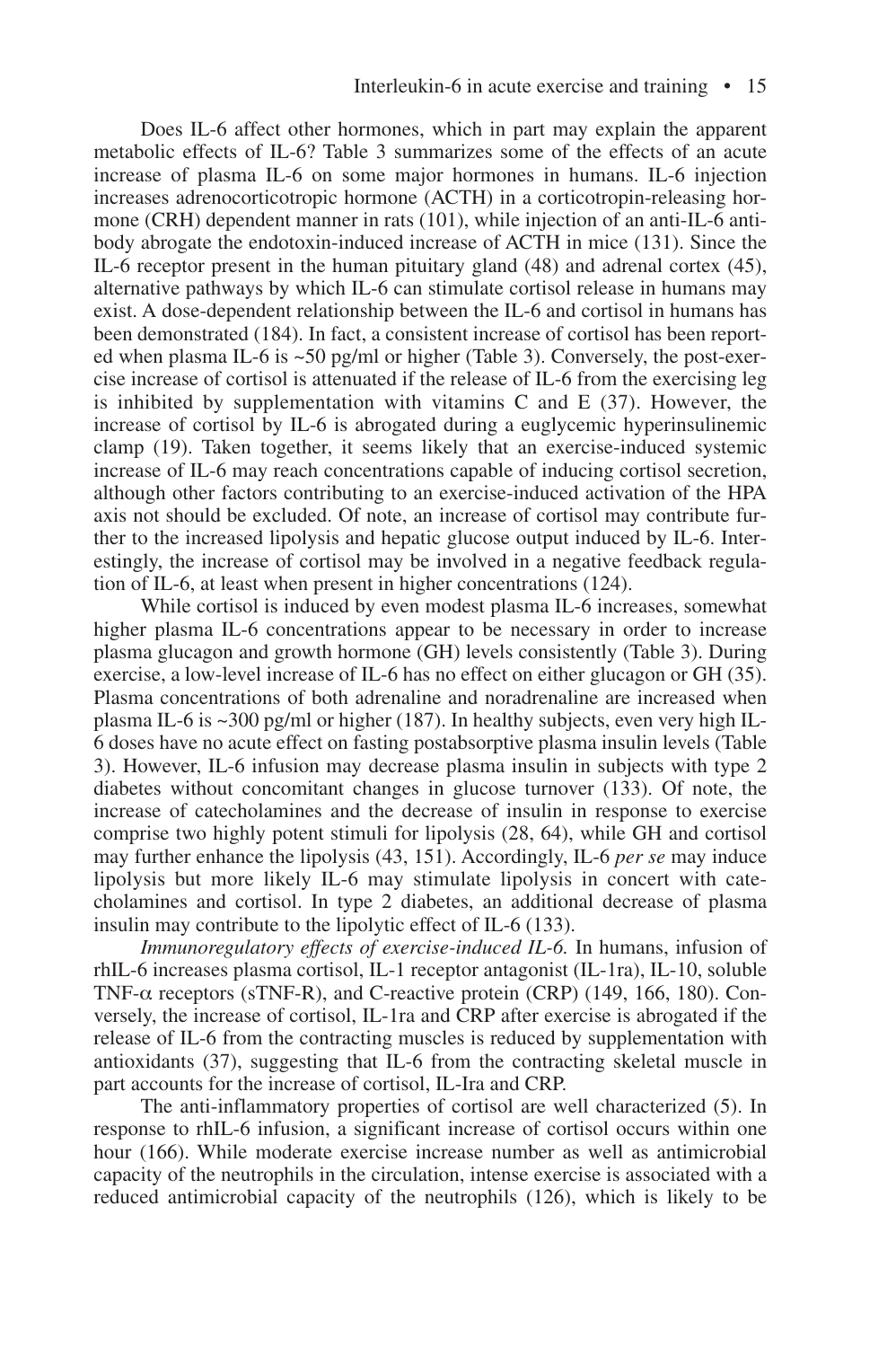mediated by cortisol (91). In addition, cortisol may reduce the number of lymphocytes by enhancing the apoptosis. Thus, higher systemic increases of  $IL-6 - as$ observed after prolonged intense exercise – may in part be responsible for the changes in leukocyte subpopulations and antimicrobial capacity.

IL-1ra is a cytokine produced primarily by macrophages, but a further contribution may come from hepatocytes and monocytes (41, 180). IL-1ra attenuates the effect of the pro-inflammatory cytokine IL-1 by reducing the signal transduction through the IL-1 receptor (41). Plasma IL-1ra is increased after rhIL-6 infusion for one hour  $(166)$ . In contrast to IL-1ra, IL-10 is capable of inhibiting the LPS-stimulated production of several pro-inflammatory cytokines including TNF- $\alpha$ , IL-1 $\alpha$  and IL-1 $\beta$  (100, 140). The anti-inflammatory effect of IL-10 is exerted at both the transcriptional and posttranslational level (10, 191). Lymphocytes and monocytes are the primary sources of IL-10, which increases in plasma in response to rhIL-6 infusion for 2 hours (166).

IL-6 infusion also induces a delayed increase of CRP from the liver via activation of the STAT3 pathway (166, 196). CRP was originally characterized as an acute phase protein involved in precipitation of the somatic C-polysaccharide of *Streptococcus pneumoniae* (130). Whether CRP has pro-inflammatory effects or not is being debated (129). When purified adequately, even high doses of recombinant CRP do not induce a pro-inflammatory response (129). Rather, CRP may contribute to the increase of plasma IL-1ra during late recovery from exercise by enhancing the release of IL-1ra from monocytes (142).

Furthermore, while the pro-inflammatory cytokine  $TNF-\alpha$  can stimulate IL-6 production (138), IL-6 does not stimulate the production of TNF- $\alpha$  (166). Rather, IL-6 attenuates the LPS-stimulated production of TNF- $\alpha$  in cultured monocytes (153) as well as *in vivo* in humans (161), while treatment with anti-IL-6 antibodies augment the TNF- $\alpha$  response following challenge with staphylococcal enterotoxin B in mice (94). In addition, IL-6 may attenuate the effect of TNF- $\alpha$  by induction of sTNF-R (180).

Taken together, the release of IL-6 from the contracting muscles may facilitate a broad anti-inflammatory response via effects on liver as well as on different leukocyte subpopulations.

## **IL-6 AND TRAINING ADAPTATION**

Exercise training involves multiple adaptations including increased pre-exercise skeletal muscle glycogen content, enhanced activity of key enzymes involved in the beta-oxidation (152), increased sensitivity of adipose tissue to adrenalinestimulated lipolysis (26), increased oxidation of intramuscular triglycerides (135), whereby the capacity to oxidize fat is increased (61, 150). As a consequence, the trained skeletal muscle is less dependent on plasma glucose and muscle glycogen as substrate during exercise (135).

Several epidemiological studies have reported a negative association between the amount of regular physical activity and the basal plasma IL-6 levels: the more physical active, the lower basal plasma IL-6 (23, 25, 123). Basal plasma IL-6 is closer associated with physical inactivity than other cytokines associated with the metabolic syndrome (36).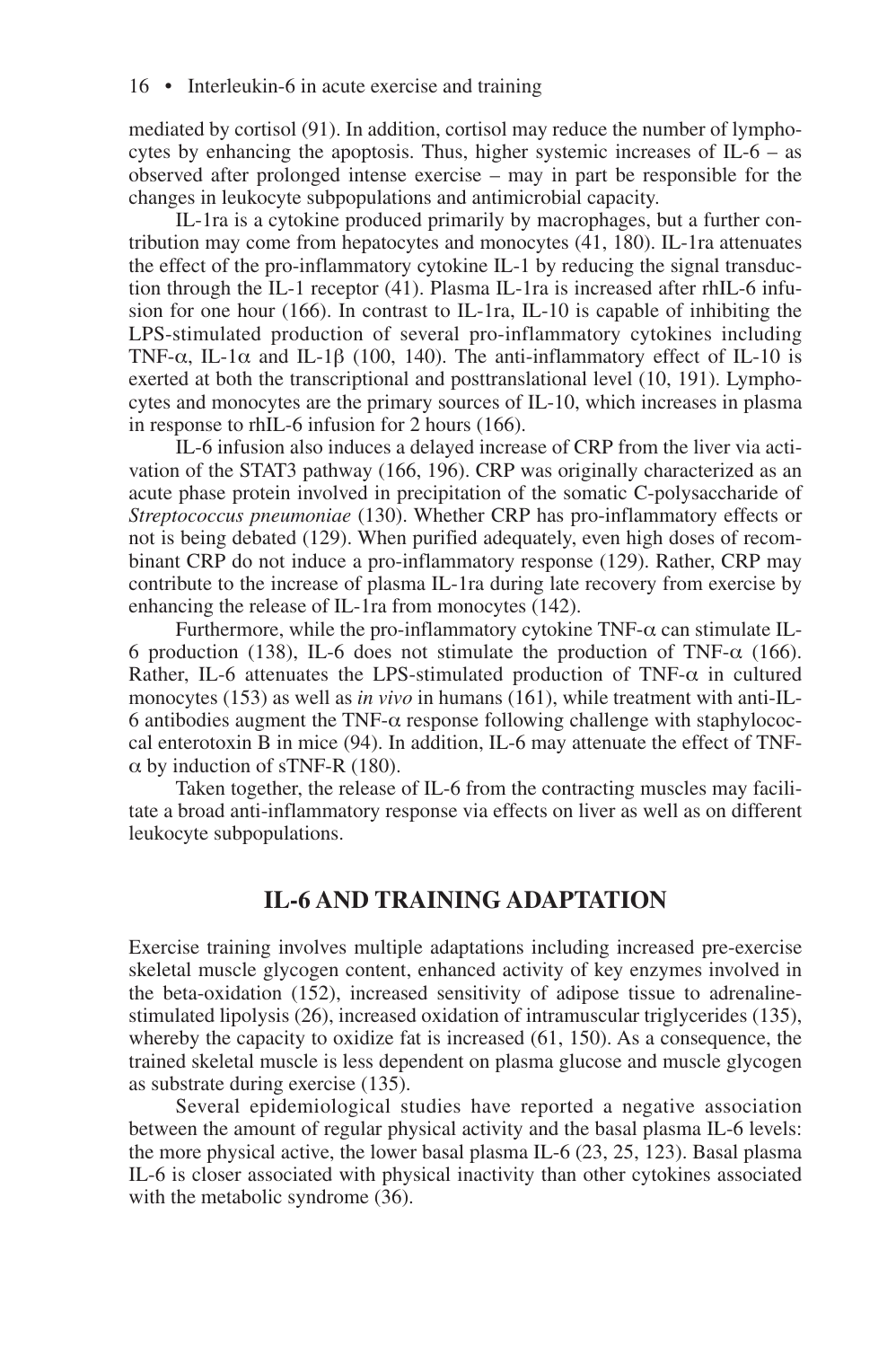The epidemiological data are supported by findings from intervention studies, although these produce less consistent results. Basal levels of IL-6 are reduced after training in patients with coronary artery disease (44). Aerobic training of adults aged 64 ys or more for 10 months also decreases basal plasma IL-6 (79). In severely obese subjects, the combination of a hypocaloric diet and regular physical activity for 15 weeks reduces not only plasma IL-6, but also the IL-6 mRNA content in subcutaneous adipose tissue and in skeletal muscle (14). In addition, athlete skiers have lower basal plasma IL-6 during the training season than off-season (145). However, others have not observed changes in basal IL-6 levels in response to training (16, 85, 104).



**Fig. 3. The effect of exercise duration and intensity on the plasma IL-6 level.**

Schematic presentation showing that in response to exercise, plasma IL-6 increases in a non-linear fashion over time (37, 119, 172) and peaks shortly after the cessation of the exercise (solid line). If the exercise intensity increases, plasma IL-6 is likely to increase faster resulting in a higher peak plasma IL-6 level (dotted line). If the exercise duration is extended, the peak plasma IL-6 occurs later but is also augmented (dashed line). From an "area under the curve" point of view, the cumulative systemic effect of IL-6 in response to exercise may accordingly be more prominent in response to prolonged exercise compared to an intense but shorter bout of exercise, even if the peak IL-6 values are similar.

At present, evidence that the exercise-induced increase of plasma IL-6 is affected by training is limited. Using knee-extensor exercise, 7 healthy men trained for 1 hour 5 times a week for 10 weeks (38). Before and after the training, the participants performed knee-extensor exercise for 3 h at 50% of the maximal workload. Due to a marked training response, the absolute workload was much higher after training compared to pre-training. Despite this, the increase in IL-6 mRNA content by acute exercise was 76-fold before training but only 8 fold after training. In addition, the exercise-induced increase of plasma IL-6 was similar before and after training, although the absolute workload was increased by 44% with training. Accordingly, it could be speculated that differences in training status may explain why elderly subjects release the same amount of IL-6 as young subjects from the leg during knee-extensor exercise at the exact same relative – but half the same absolute – workload (127).

Noteworthy, while IL-6 appears to be down-regulated by training, the IL-6 receptor appears to be up-regulated: In response to exercise training, the basal IL-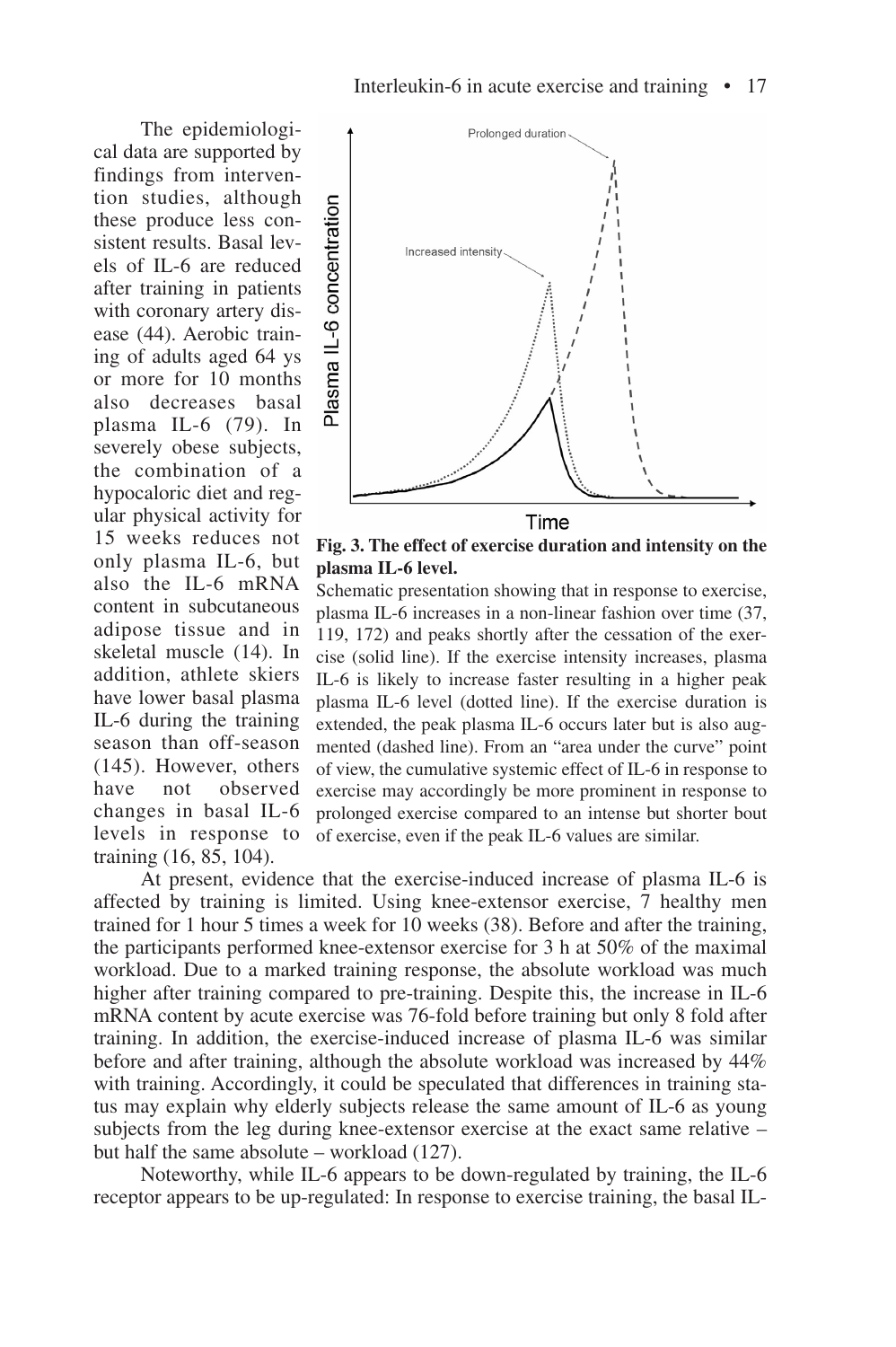| Plasma IL-6 level<br>(pg/ml) | Insulin                                     | Cortisol          | Glucagon          | GH                | A, NA             | References              |
|------------------------------|---------------------------------------------|-------------------|-------------------|-------------------|-------------------|-------------------------|
| $< 50$                       | $\leftrightarrow$                           | $\leftrightarrow$ | $\leftrightarrow$ | $\leftrightarrow$ | $\leftrightarrow$ | (35, 59, 184,<br>185)   |
| $-50$                        | $\leftrightarrow$                           | î                 |                   |                   |                   | (82)                    |
| ~100                         | $\leftrightarrow$                           |                   |                   | î                 |                   | (103)                   |
| ~150                         | $\leftrightarrow$                           | î                 | $\leftrightarrow$ |                   | $\leftrightarrow$ | (166, 167,<br>187)      |
| $-200$                       | $\leftrightarrow / \downarrow$ <sup>a</sup> | î                 | 1                 |                   | $\leftrightarrow$ | (133, 192)              |
| $-300$                       | $\leftrightarrow$                           | î                 | $\leftrightarrow$ | î                 | Ť                 | (167, 184,<br>185, 187) |
| $-500$                       | $\leftrightarrow$                           | î                 | +                 |                   | t                 | (174)                   |
| $-4000$                      | $\leftrightarrow$                           |                   |                   | $\leftrightarrow$ |                   | (184, 185)              |

1, increase; ↓, decrease; ↔ not affected by rhIL-6; GH, growth hormone; A, adrenaline; NA, noradrenaline. <sup>a</sup> In response to rhIL-6 infusion, plasma insulin decreases in subjects with type 2 diabetes but not in healthy controls.

**Table 3. Acute effects of rhIL-6 on hormone levels in humans.**

6R mRNA content in trained skeletal muscle is increased by ~100% (70). Accordingly, it is possible that the downregulation of IL-6 is partially counteracted by enhanced expression of IL-6R, whereby the sensitivity to IL-6 is increased. However, it remains to be determined if the increased IL-6R mRNA content corresponds to an increased expression of the IL-6R protein. Furthermore, it is not known if the enhanced IL-6R expression following training occurs in several tissues or only locally within the trained skeletal muscle. In the circulation, the IL-6R concentration is affected neither by training nor acute exercise (70).

Thus, there is good evidence that low physical activity results in elevated basal IL-6 levels, while a high level of physical activity results in low basal IL-6 levels. Yet, there is limited evidence indicating that the exercise-induced increase of IL-6 in the contracting muscle as well as in the circulation is attenuated by training. Since training adaptation includes changes known to counteract potential stimuli for IL-6, it is, however, very likely that further studies will demonstrate alterations in the exercise-induced IL-6 response by training.

## **SUMMARY AND CONCLUSION**

Clearly, exercise may increase synthesis and subsequent release of IL-6 from contracting muscles, and this release may induce multiple effects in multiple tissues. IL-6 possesses somewhat catabolic features, indicated by the ability to increase energy expenditure, increase lipolysis, increase fat oxidation, increase endogenous glucose output (in part via reducing insulin-signalling in fat and liver), and increase cortisol. On the other hand, this mobilization of glucose and FFA from liver and fat to the circulation may result in enhanced substrate uptake by other tissues, e.g., the contracting skeletal muscle. The apparent discrepancy between tissues regarding the response to IL-6 may be due differences in downstream IL-6 signalling in different tissues. In addition, the IL-6 released from the contracting muscles may induce an anti-inflammatory response reflected by increase of IL-1ra, IL-10, CRP, and cortisol without concomitant increases in pro-inflammatory mediators.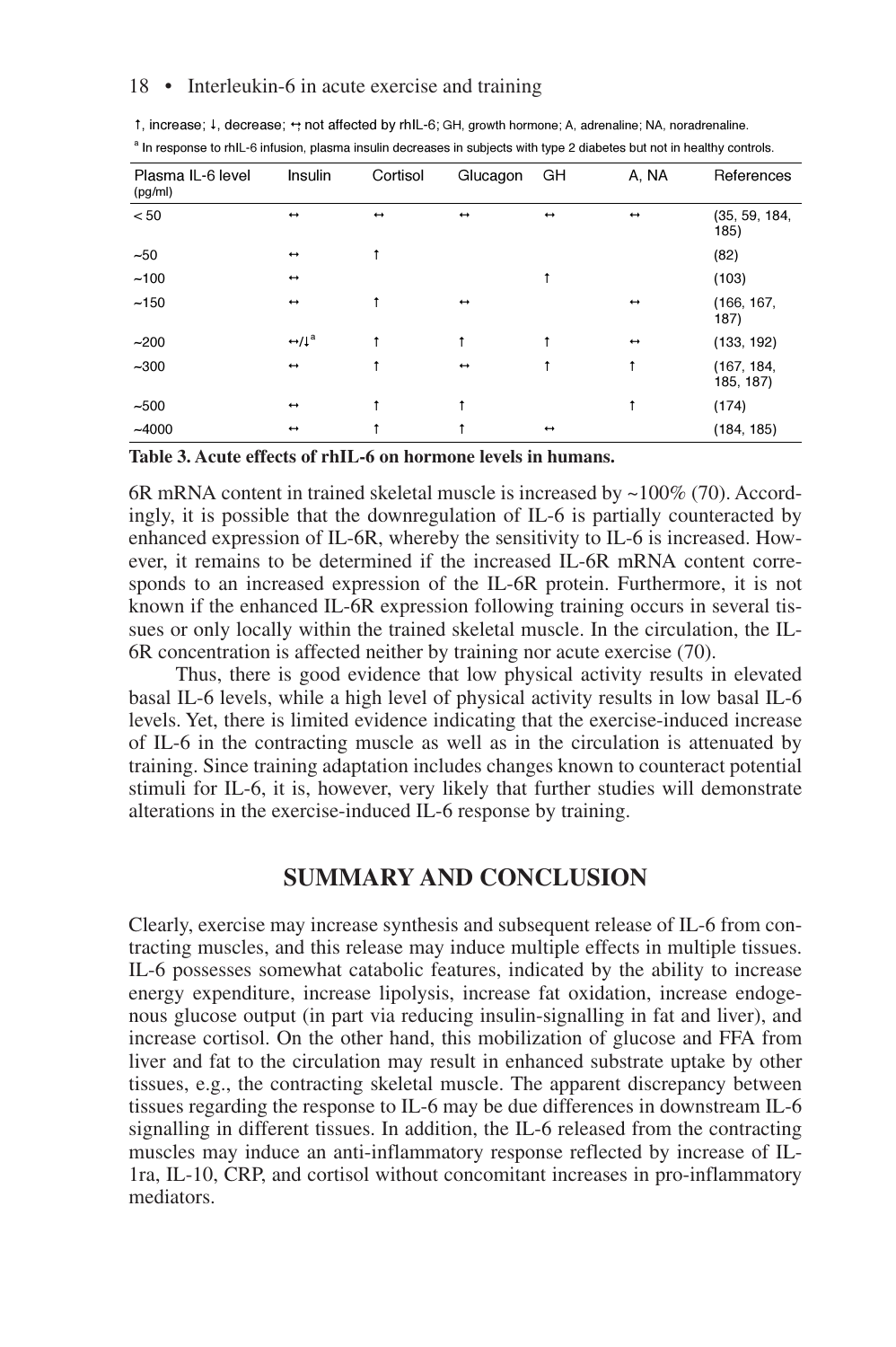The time and intensity required in order to accumulate IL-6 protein within the contracting muscle are not well characterized. In contrast, duration of exercise is the single most important factor that determines the magnitude of the systemic IL-6 response. The longer duration of the exercise, the more pronounced the systemic IL-6 response will be. Accordingly, short bouts of exercise or exercise at low intensity are not likely to increase IL-6 to an extent where systemic effects of IL-6 are expected. Independent of mode, exercise for less than one hour induces a peak plasma IL-6 concentration below 10 pg/ml (< 10 fold increase from preexercise level, Fig. 1B), and this for only a short period of time (Fig. 2). Several studies have demonstrated that pre-exercise glycogen depletion accelerates the exercise-induced IL-6 response, while carbohydrate supplementation reduces the increase of plasma IL-6. Thus, reduced availability of substrates fuelling the mus-



#### **Fig. 4. Possible effects of IL-6 released from contracting skeletal muscle in response to exercise.**

Several mechanisms may link muscle contractions to IL-6 synthesis. Changes in calcium homeostasis, impaired glucose availability, and increased formation of reactive oxygen species (ROS) are all capable of inducing transcription factors regulating IL-6 gene transcription. The synthesized IL-6 may act locally within the contracting skeletal muscle in a paracrine manner or be released into the circulation, thus able to induce systemic effects. In liver, the circulating IL-6 may increase hepatic glucose output and production of C-reactive protein (CRP). In adipose tissue, IL-6 produced locally and IL-6 from the circulation in concert may increase lipolysis. Via activation of the hypothalamic-pituitary-adrenal (HPA) axis, the circulating IL-6 may stimulate cortisol release, which may further enhance the lipolysis. In lymphocytes, macrophages, and monocytes, the circulating IL-6 may stimulate the production of IL-1ra and IL-10.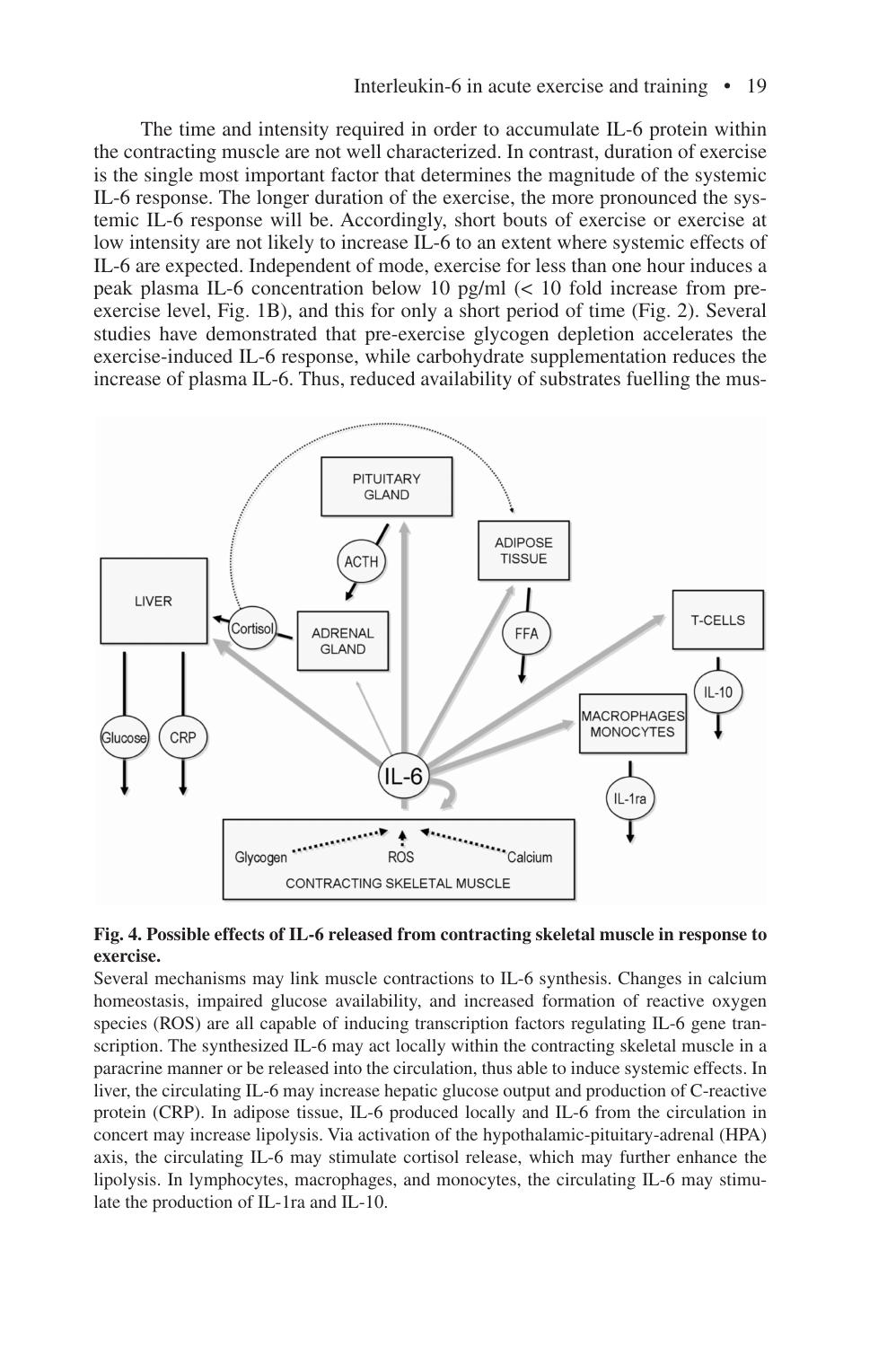cle contractile activity appears to be one of the main triggers of IL-6 production. To reduce substrate availability, glycogen stores in liver and muscle have to be reduced markedly, which is process that takes time, although dependent on the intensity.

Low physical activity is associated with increased plasma IL-6 at rest. Exercise training dramatically reduces the exercise-induced accumulation of IL-6 mRNA within the contracting skeletal muscle. Training adaptation also includes increased glycogen content in the resting skeletal muscle and enhanced capacity to oxidize fat, whereby the contracting muscle becomes less dependent on plasma glucose as well as capable of performing more mechanical work before glycogen levels are reduced critically. Accordingly, exercise training may counteract several potential stimuli of IL-6 production. Therefore, a low plasma IL-6 concentration at rest as well as in response to exercise appears to characterize the IL-6 response after training adaptation. Interestingly, the training-induced downregulation of IL-6 may to some extent be compensated by an enhanced sensitivity to IL-6, at least within the trained skeletal muscle.

## **REFERENCES**

- 1. Abbott KL, Loss JR, II, Robida AM and Murphy TJ. Evidence That Galpha q-Coupled Receptor-Induced Interleukin-6 mRNA in Vascular Smooth Muscle Cells Involves the Nuclear Factor of Activated T Cells. Mol Pharmacol 58: 946- 953, 2000.
- 2. Akerstrom TCA, Birk JB, Klein DK, Erikstrup C, Plomgaard P, Pedersen BK and Wojtaszewski JFP. Oral glucose ingestion attenuates exercise-induced activation of 5'-AMP-activated protein kinase in human skeletal muscle. Biochemical and Biophysical Research Communications 342: 949-955, 2006.
- 3. Akira S, Taga T and Kishimoto T. Interleukin-6 in biology and medicine. Advances in Immunology 54: 1-78, 1993.
- 4. Bailey DM, Young IS, McEneny J, Lawrenson L, Kim J, Barden J and Richardson RS. Regulation of free radical outflow from an isolated muscle bed in exercising humans. AJP - Heart and Circulatory Physiology 287: H1689-99, 2004.
- 5. Barnes PJ. Anti-inflammatory actions of glucocorticoids: molecular mechanisms. Clin Sci (Lond) 94: 557-572, 1998.
- 6. Bastard JP, Jardel C, Bruckert E, Blondy P, Capeau J, Laville M, Vidal H and Hainque B. Elevated levels of interleukin 6 are reduced in serum and subcutaneous adipose tissue of obese women after weight loss. J Clin Endocrinol Metab 85: 3338-3342, 2000.
- 7. Bauer J, Ganter U, Geiger T, Jacobshagen U, Hirano T, Matsuda T, Kishimoto T, Andus T, Acs G and Gerok W. Regulation of interleukin-6 expression in cultured human blood monocytes and monocyte-derived macrophages. Blood 72: 1134- 1140, 1988.
- 8. Bergfors M, Barnekow-Bergkvist M, Kalezic N, Lyskov E and Eriksson JW. Short-term effects of repetitive arm work and dynamic exercise on glucose metabolism and insulin sensitivity. Acta Physiologica Scandinavica 183: 345- 356, 2005.
- 9. Bergstedt K, Hu BR and Wieloch T. Initiation of protein synthesis and heat-shock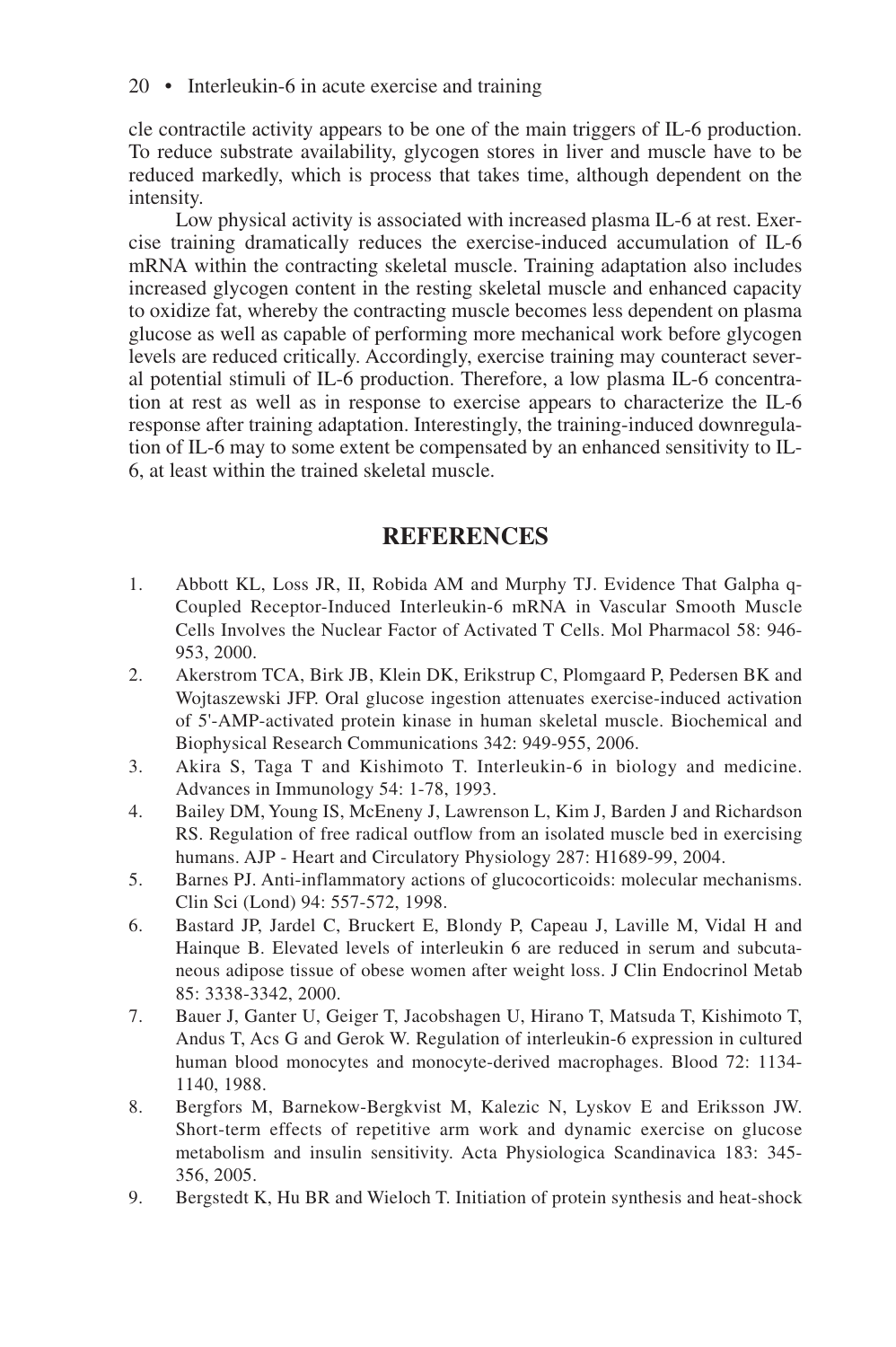protein-72 expression in the rat brain following severe insulin-induced hypoglycemia. Acta Neuropathol (Berl) 86: 145-153, 1993.

- 10. Bogdan C, Paik J, Vodovotz Y and Nathan C. Contrasting mechanisms for suppression of macrophage cytokine release by transforming growth factor-beta and interleukin-10. J Biol Chem 267: 23301-23308, 1992.
- 11. Brenner IK, Natale VM, Vasiliou P, Moldoveanu AI, Shek PN and Shephard RJ. Impact of three different types of exercise on components of the inflammatory response. Eur J Appl Physiol 80: 452-460, 1999.
- 12. Brenner IKM, Castellani JW, Gabaree C, Young AJ, Zamecnik J, Shephard RJ and Shek PN. Immune changes in humans during cold exposure: effects of prior heating and exercise. J Appl Physiol 87: 699-710, 1999.
- 13. Bruun JM, Verdich C, Toubro S, Astrup AV and Richelsen B. Association between measures of insulin sensitivity and circulating levels of interleukin-8, interleukin-6 and tumor necrosis factor-alpha. Effect of weight loss in obese men. Eur J Endocrinol 148: 535-542, 2003.
- 14. Bruun JM, Helge JW, Richelsen B and Stallknecht B. Diet and exercise reduce low-grade inflammation and macrophage infiltration in adipose tissue but not in skeletal muscle in severely obese subjects. Am J Physiol Endocrinol Metab 290: E961-E967, 2006.
- 15. Bruunsgaard H. Effects of tumor necrosis factor-alpha and interleukin-6 in elderly populations. Eur Cytokine Netw 13: 389-91, 2002.
- 16. Bruunsgaard H, Bjerregaard E, Schroll M and Pedersen BK. Muscle strength after resistance training is inversely correlated with baseline levels of soluble tumor necrosis factor receptors in the oldest old. J Am Geriatr Soc 52: 237-241, 2004.
- 17. Bruunsgaard H, Galbo H, Halkjaer-Kristensen J, Johansen TL, MacLean DA and Pedersen BK. Exercise-induced increase in serum interleukin-6 in humans is related to muscle damage. J Physiol (Lond) 499 ( Pt 3): 833-841, 1997.
- 18. Camus G, Poortmans J, Nys M, Deby-Dupont G, Duchateau J, Deby C and Lamy M. Mild endotoxaemia and the inflammatory response induced by a marathon race. Clin Sci (Lond) 92: 415-422, 1997.
- 19. Carey AL, Steinberg GR, Macaulay SL, Thomas WG, Holmes AG, Ramm G, Prelovsek O, Hohnen-Behrens C, Watt MJ, James DE, Kemp BE, Pedersen BK and Febbraio MA. Interleukin-6 Increases Insulin-Stimulated Glucose Disposal in Humans and Glucose Uptake and Fatty Acid Oxidation In Vitro via AMP-Activated Protein Kinase. Diabetes 55: 2688-2697, 2006.
- 20. Castell JV, Geiger T, Gross V, Andus T, Walter E, Hirano T, Kishimoto T and Heinrich PC. Plasma-Clearance, Organ Distribution and Target-Cells of Interleukin-6 Hepatocyte-Stimulating Factor in the Rat. European Journal of Biochemistry 177: 357-361, 1988.
- 21. Castell LM, Poortmans JR, Leclercq R, Brasseur M, Duchateau J and Newsholme EA. Some aspects of the acute phase response after a marathon race, and the effects of glutamine supplementation. Eur J Appl Physiol 75: 47-53, 1997.
- 22. Cavaliere F, D'Ambrosi N, Sancesario G, Bernardi G and Volonte C. Hypoglycaemia-induced cell death: features of neuroprotection by the P2 receptor antagonist basilen blue. Neurochem Int 38: 199-207, 2001.
- 23. Cesari M, Penninx BWJH, Pahor M, Lauretani F, Corsi AM, Williams GR, Guralnik JM and Ferrucci L. Inflammatory Markers and Physical Performance in Older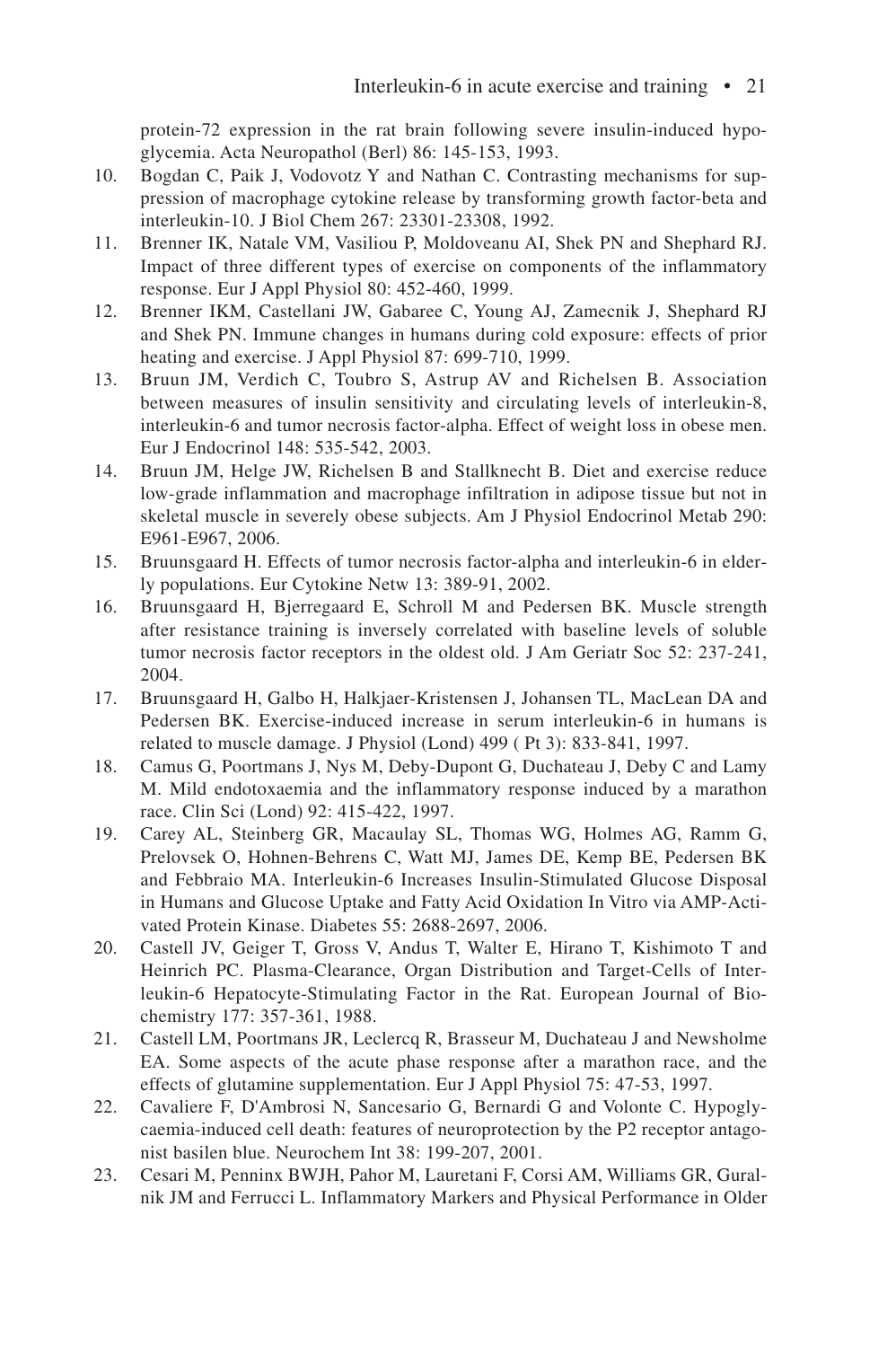Persons: The InCHIANTI Study. J Gerontol A Biol Sci Med Sci 59: M242-M248, 2004.

- 24. Chan MHS, McGee SL, Watt MJ, Hargreaves M and Febbraio MA. Altering dietary nutrient intake that reduces glycogen content leads to phosphorylation of nuclear p38 MAP kinase in human skeletal muscle: association with IL-6 gene transcription during contraction. FASEB J 18: 1785-1787, 2004.
- 25. Colbert LH, Visser M, Simonsick EM, Tracy RP, Newman AB, Kritchevsky SB, Pahor M, Taaffe DR, Brach J, Rubin S and Harris TB. Physical Activity, Exercise, and Inflammatory Markers in Older Adults: Findings from The Health, Aging and Body Composition Study. Journal of the American Geriatrics Society 52: 1098- 1104, 2004.
- 26. Crampes F, Beauville M, Riviere D and Garrigues M. Effect of physical training in humans on the response of isolated fat cells to epinephrine. J Appl Physiol 61: 25-29, 1986.
- 27. Davies KJ, Quintanilha AT, Brooks GA and Packer L. Free radicals and tissue damage produced by exercise. Biochem Biophys Res Commun 107: 1198-1205, 1982.
- 28. Divertie GD, Jensen MD, Cryer PE and Miles JM. Lipolytic responsiveness to epinephrine in nondiabetic and diabetic humans. Am J Physiol Endocrinol Metab 272: E1130-E1135, 1997.
- 29. Dolmetsch RE, Xu K and Lewis RS. Calcium oscillations increase the efficiency and specificity of gene expression. Nature 392: 933-936, 1998.
- 30. Drenth JP, Van Uum SH, Van Deuren M, Pesman GJ, Van der Ven-Jongekrijg J and van der Meer JW. Endurance run increases circulating IL-6 and IL-1ra but downregulates ex vivo TNF-alpha and IL-1 beta production. J Appl Physiol 79: 1497-1503, 1995.
- 31. Febbraio MA, Ott P, Nielsen HB, Steensberg A, Keller C, Krustrup P, Secher NH and Pedersen BK. Hepatosplanchnic clearance of interleukin-6 in humans during exercise. Am J Physiol Endocrinol Metab 285: E397-E402, 2003.
- 32. Febbraio MA, Steensberg A, Keller C, Starkie RL, Nielsen HB, Krustrup P, Ott P, Secher NH and Pedersen BK. Glucose ingestion attenuates interleukin-6 release from contracting skeletal muscle in humans. J Physiol 549: 607-612, 2003.
- 33. Febbraio MA, Steensberg A, Starkie RL, McConell GK and Kingwell BA. Skeletal muscle interleukin-6 and tumor necrosis factor-alpha release in healthy subjects and patients with type 2 diabetes at rest and during exercise. Metabolism 52: 939-944, 2003.
- 34. Febbraio MA, Steensberg A, Walsh R, Koukoulas I, Van Hall G and Pedersen BK. Reduced muscle glycogen availability elevates HSP72 in contracting human skeletal muscle. J Physiol 538: 911-917, 2002.
- 35. Febbraio MA, Hiscock N, Sacchetti M, Fischer CP and Pedersen BK. Interleukin-6 Is a Novel Factor Mediating Glucose Homeostasis During Skeletal Muscle Contraction. Diabetes 53: 1643-1648, 2004.
- 36. Fischer CP, Berntsen A, Perstrup LB, Eskildsen P and Pedersen BK. Plasma levels of IL-6 and CRP are associated with physical inactivity independent of obesity. Scandinavian Journal of Medicine and Science in Sports, 2006 (In Press).
- 37. Fischer CP, Hiscock NJ, Penkowa M, Basu S, Vessby B, Kallner A, Sjoberg LB and Pedersen BK. Supplementation with vitamins C and E inhibits the release of interleukin-6 from contracting human skeletal muscle. J Physiol 558: 633-645, 2004.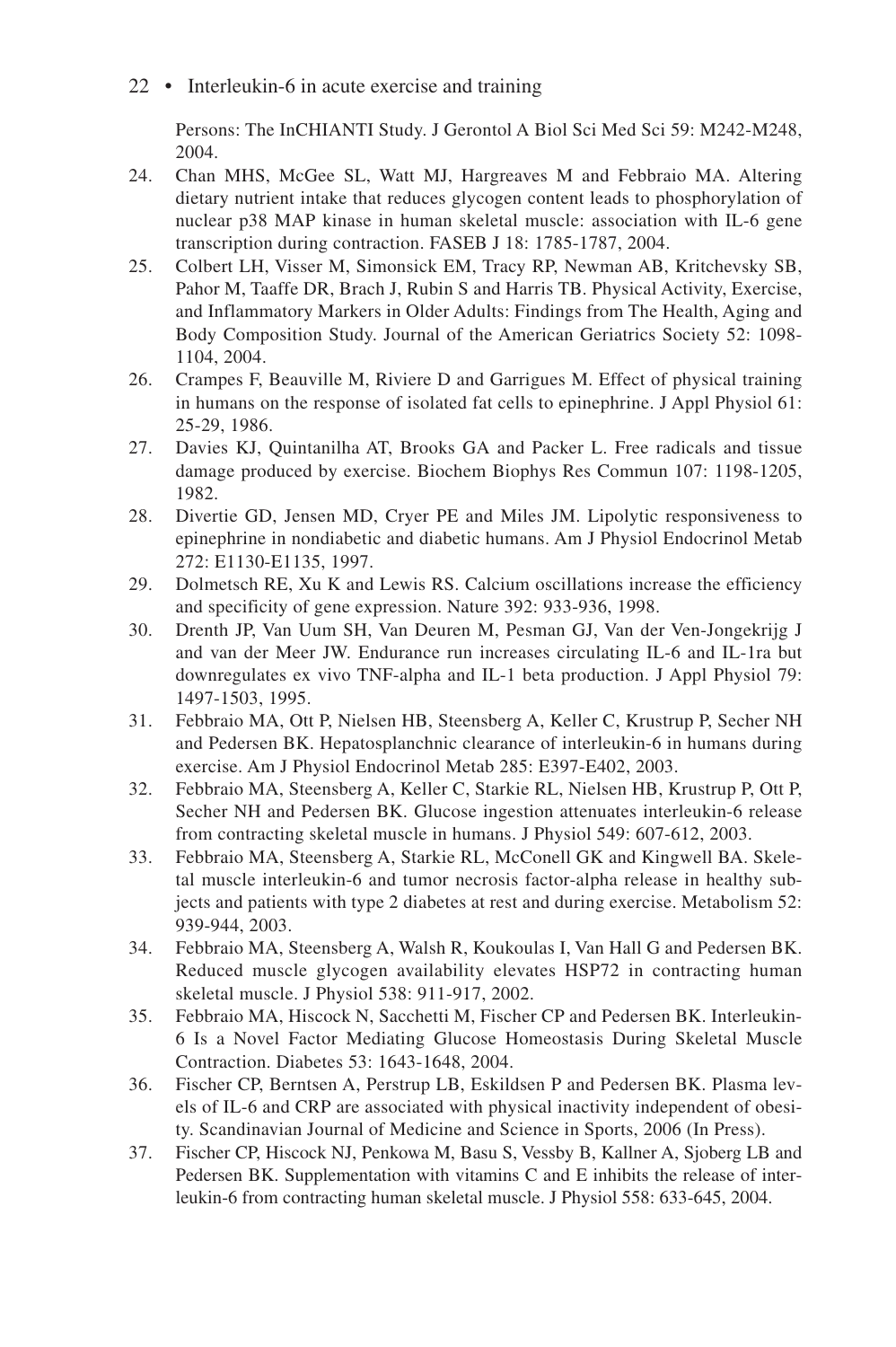- 38. Fischer CP, Plomgaard P, Hansen AK, Pilegaard H, Saltin B and Pedersen BK. Endurance training reduces the contraction-induced interleukin-6 mRNA expression in human skeletal muscle. Am J Physiol Endocrinol Metab 287: E1189- E1194, 2004.
- 39. Fisman EZ, Benderly M, Esper RJ, Behar S, Boyko V, Adler Y, Tanne D, Matas Z and Tenenbaum A. Interleukin-6 and the Risk of Future Cardiovascular Events in Patients With Angina Pectoris and/or Healed Myocardial Infarction. Am J Cardiol 98: 14-18, 2006.
- 40. Friedland JS, Suputtamongkol Y, Remick DG, Chaowagul W, Strieter RM, Kunkel SL, White NJ and Griffin GE. Prolonged elevation of interleukin-8 and interleukin-6 concentrations in plasma and of leukocyte interleukin-8 mRNA levels during septicemic and localized Pseudomonas pseudomallei infection. Infect Immun 60: 2402-2408, 1992.
- 41. Gabay C, Smith MF, Eidlen D and Arend WP. Interleukin 1 receptor antagonist (IL-1Ra) is an acute-phase protein. J Clin Invest 99: 2930-2940, 1997.
- 42. Galassetti PR, Iwanaga K, Pontello AM, Zaldivar FP, Flores RL and Larson JK. Effect of prior hyperglycemia on IL-6 responses to exercise in children with type 1 diabetes. Am J Physiol Endocrinol Metab 290: E833-E839, 2006.
- 43. Galton DJ and Bray GA. Studies on lipolysis in human adipose cells. J Clin Invest 46: 621-629, 1967.
- 44. Goldhammer E, Tanchilevitch A, Maor I, Beniamini Y, Rosenschein U and Sagiv M. Exercise training modulates cytokines activity in coronary heart disease patients. International Journal of Cardiology 100: 93-99, 2005.
- 45. Gonzalez-Hernandez JA, Bornstein SR, Ehrhart-Bornstein M, Spath-Schwalbe E, Jirikowski G and Scherbaum WA. Interleukin-6 messenger ribonucleic acid expression in human adrenal gland in vivo: new clue to a paracrine or autocrine regulation of adrenal function. J Clin Endocrinol Metab 79: 1492-1497, 1994.
- 46. Gross V, Andus T, Castell J, Vom BD, Heinrich PC and Gerok W. O- and N-glycosylation lead to different molecular mass forms of human monocyte interleukin-6. FEBS Lett 247: 323-326, 1989.
- 47. Hagobian TA, Jacobs KA, Subudhi AW, Fattor JA, Rock PB, Muza SR, Fulco CS, Braun B, Grediagin A, Mazzeo RS, Cymerman A and Friedlander AL. Cytokine responses at high altitude: effects of exercise and antioxidants at 4300 m. Med Sci Sports Exerc 38: 276-285, 2006.
- 48. Hanisch A, Dieterich KD, Dietzmann K, Ludecke K, Buchfelder M, Fahlbusch R and Lehnert H. Expression of Members of the Interleukin-6 Family of Cytokines and their Receptors in Human Pituitary and Pituitary Adenomas. J Clin Endocrinol Metab 85: 4411, 2000.
- 49. Heinrich PC, Behrmann I, Haan S, Hermanns HM, Muller-Newen G and Schaper F. Principles of interleukin (IL)-6-type cytokine signalling and its regulation. Biochem J 374: 1-20, 2003.
- 50. Heinrich PC, Behrmann I, Muller-Newen G, Schaper F and Graeve L. Interleukin-6-type cytokine signalling through the gp130/Jak/STAT pathway. Biochem J 334 ( Pt 2): 297-314, 1998.
- 51. Helfgott DC, Tatter SB, Santhanam U, Clarick RH, Bhardwaj N, May LT and Sehgal PB. Multiple forms of IFN-beta 2/IL-6 in serum and body fluids during acute bacterial infection. J Immunol 142: 948-953, 1989.
- 52. Helge JW, Stallknecht B, Pedersen BK, Galbo H, Kiens B and Richter EA. The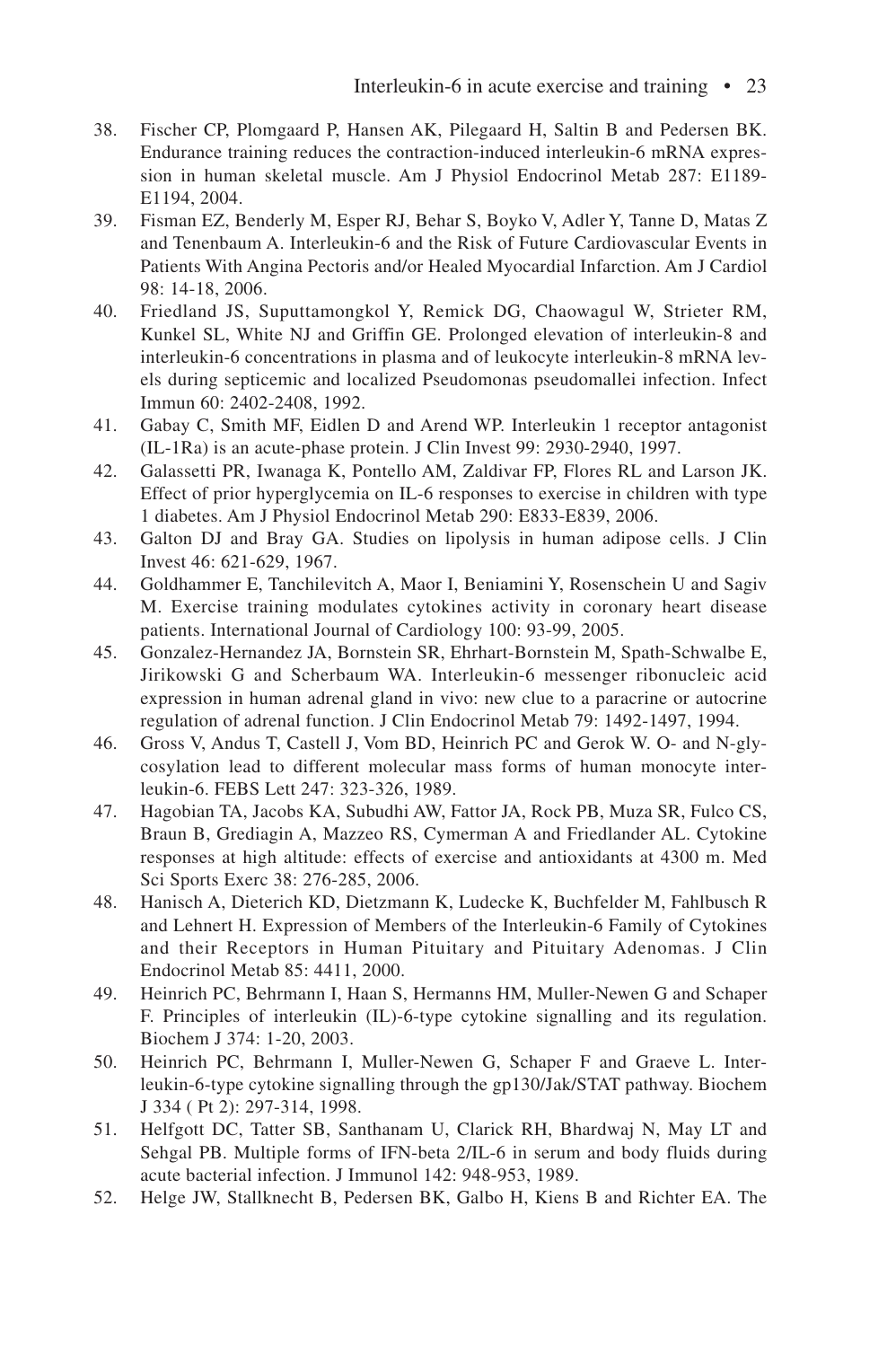effect of graded exercise on IL-6 release and glucose uptake in human skeletal muscle. J Physiol 546: 299-305, 2003.

- 53. Hellsten Y, Frandsen U, Orthenblad N, Sjodin B and Richter EA. Xanthine oxidase in human skeletal muscle following eccentric exercise: a role in inflammation. J Physiol 498 ( Pt 1): 239-248, 1997.
- 54. Hirano T, Ishihara K and Hibi M. Roles of STAT3 in mediating the cell growth, differentiation and survival signals relayed through the IL-6 family of cytokine receptors. Oncogene 19: 2548-2556, 2000.
- 55. Hirano T, Taga T, Nakano N, Yasukawa K, Kashiwamura S, Shimizu K, Nakajima K, Pyun KH and Kishimoto T. Purification to homogeneity and characterization of human B-cell differentiation factor (BCDF or BSFp-2). Proc Natl Acad Sci U S A 82: 5490-5494, 1985.
- 56. Hirano T, Yasukawa K, Harada H, Taga T, Watanabe Y, Matsuda T, Kashiwamura S, Nakajima K, Koyama K, Iwamatsu A and . Complementary DNA for a novel human interleukin (BSF-2) that induces B lymphocytes to produce immunoglobulin. Nature 324: 73-76, 1986.
- 57. Hirose L, Nosaka K, Newton M, Laveder A, Kano M, Peake J and Suzuki K. Changes in inflammatory mediators following eccentric exercise of the elbow flexors. Exerc Immunol Rev 10: 75-90, 2004.
- 58. Hiscock N, Chan MHS, Bisucci T, Darby IA and Febbraio MA. Skeletal myocytes are a source of interleukin-6 mRNA expression and protein release during contraction: evidence of fiber type specificity. FASEB J 18: 992-994, 2004.
- 59. Hiscock N, Fischer CP, Sacchetti M, Van Hall G, Febbraio MA and Pedersen BK. Recombinant human interleukin-6 infusion during low intensity exercise does not enhance whole body lipolysis or fat oxidation in humans. Am J Physiol Endocrinol Metab 289: E2-7, 2005.
- 60. Hiscock N, Petersen EW, Krzywkowski K, Boza J, Halkjaer-Kristensen J and Pedersen BK. Glutamine supplementation further enhances exercise-induced plasma IL-6. J Appl Physiol 95: 145-148, 2003.
- 61. Holloszy JO and Booth FW. Biochemical Adaptations to Endurance Exercise in Muscle. Ann Rev Physiol 38: 273-291, 1976.
- 62. Holmes AG, Watt MJ and Febbraio MA. Suppressing lipolysis increases interleukin-6 at rest and during prolonged moderate-intensity exercise in humans. J Appl Physiol 97: 689-696, 2004.
- 63. Jackson MJ, Edwards RH and Symons MC. Electron spin resonance studies of intact mammalian skeletal muscle. Biochim Biophys Acta 847: 185-190, 1985.
- 64. Jensen MD, Caruso M, Heiling V and Miles JM. Insulin regulation of lipolysis in nondiabetic and IDDM subjects. Diabetes 38: 1595-1601, 1989.
- 65. Ji LL, Gomez-Cabrera MC, STEINHAFEL N and Vina J. Acute exercise activates nuclear factor (NF)-{kappa}B signaling pathway in rat skeletal muscle. FASEB J 18: 1499-1506, 2004.
- 66. Jonsdottir IH, Schjerling P, Ostrowski K, Asp S, Richter EA and Pedersen BK. Muscle contractions induce interleukin-6 mRNA production in rat skeletal muscles. J Physiol 528: 157-163, 2001.
- 67. Kado S, Nagase T and Nagata N. Circulating levels of interleukin-6, its soluble receptor and interleukin-6/interleukin-6 receptor complexes in patients with type 2 diabetes mellitus. Acta Diabetologica 36: 67-72, 1999.
- 68. Kanemaki T, Kitade H, Kaibori M, Sakitani K, Hiramatsu Y, Kamiyama Y, Ito S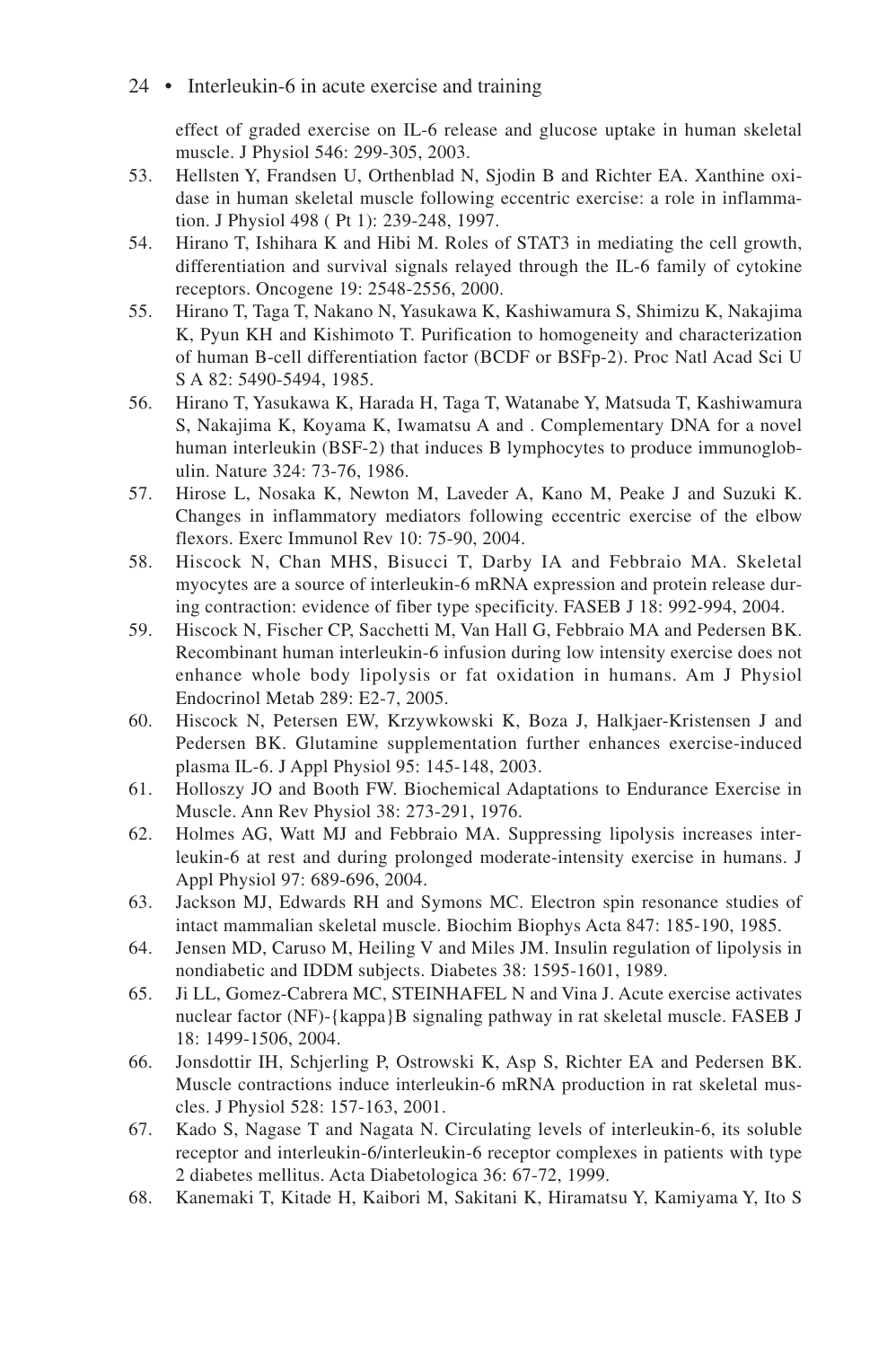and Okumura T. Interleukin 1beta and interleukin 6, but not tumor necrosis factor alpha, inhibit insulin-stimulated glycogen synthesis in rat hepatocytes. Hepatology 27: 1296-1303, 1998.

- 69. Keller C, Keller P, Marshal S and Pedersen BK. IL-6 gene expression in human adipose tissue in response to exercise--effect of carbohydrate ingestion. J Physiol 550: 927-931, 2003.
- 70. Keller C, Steensberg A, Hansen AK, Fischer CP, Plomgaard P and Pedersen BK. The effect of exercise, training, and glycogen availability on IL-6 receptor expression in human skeletal muscle. J Appl Physiol 99: 2075-2079, 2005.
- 71. Keller C, Steensberg A, Pilegaard H, Osada T, Saltin B, Pedersen BK and Neufer PD. Transcriptional activation of the IL-6 gene in human contracting skeletal muscle: influence of muscle glycogen content. FASEB J 15: 2748-50, 2001.
- 72. Keller P, Keller C, Carey AL, Jauffred S, Fischer CP, Steensberg A and Pedersen BK. Interleukin-6 production by contracting human skeletal muscle: autocrine regulation by IL-6. Biochem Biophys Res Commun 310: 550-554, 2003.
- 73. Keller P, Keller C, Robinson LE and Pedersen BK. Epinephrine infusion increases adipose interleukin-6 gene expression and systemic levels in humans. J Appl Physiol 97: 1309-1312, 2004.
- 74. Kestler DP, Agarwal S, Cobb J, Goldstein KM and Hall RE. Detection and analysis of an alternatively spliced isoform of interleukin-6 mRNA in peripheral blood mononuclear cells. Blood 86: 4559-4567, 1995.
- 75. Kim HJ, Higashimori T, Park SY, Choi H, Dong J, Kim YJ, Noh HL, Cho YR, Cline G, Kim YB and Kim JK. Differential Effects of Interleukin-6 and -10 on Skeletal Muscle and Liver Insulin Action In Vivo. Diabetes 53: 1060-1067, 2004.
- 76. Kishimoto T, Akira S, Narazaki M and Taga T. Interleukin-6 family of cytokines and gp130. Blood 86: 1243-1254, 1995.
- 77. Klover PJ, Clementi AH and Mooney RA. Interleukin-6 depletion selectively improves hepatic insulin action in obesity. Endocrinology 146: 3417-27, 2005.
- 78. Klover PJ, Zimmers TA, Koniaris LG and Mooney RA. Chronic Exposure to Interleukin-6 Causes Hepatic Insulin Resistance in Mice. Diabetes 52: 2784- 2789, 2003.
- 79. Kohut ML, McCann DA, Russell DW, Konopka DN, Cunnick JE, Franke WD, Castillo MC, Reighard AE and Vanderah E. Aerobic exercise, but not flexibility/resistance exercise, reduces serum IL-18, CRP, and IL-6 independent of [beta]-blockers, BMI, and psychosocial factors in older adults. Brain, Behavior, and Immunity 20: 201-209, 2006.
- 80. Kopp E and Ghosh S. Inhibition of NF-kappa B by sodium salicylate and aspirin. Science 265: 956-959, 1994.
- 81. Kosmidou I, Vassilakopoulos T, Xagorari A, Zakynthinos S, Papapetropoulos A and Roussos C. Production of interleukin-6 by skeletal myotubes: role of reactive oxygen species. Am J Respir Cell Mol Biol 26: 587-593, 2002.
- 82. Krogh-Madsen R, Plomgaard P, Moller K, Mittendorfer B and Pedersen BK. Influence of TNF-{alpha} and IL-6 infusions on insulin sensitivity and expression of IL-18 in humans. Am J Physiol Endocrinol Metab 291: E108-E114, 2006.
- 83. Kubis HP, Hanke N, Scheibe RJ, Meissner JD and Gros G. Ca2+ transients activate calcineurin/NFATc1 and initiate fast-to-slow transformation in a primary skeletal muscle culture. Am J Physiol Cell Physiol 285: C56-C63, 2003.
- 84. Langberg H, Olesen JL, Gemmer C and Kjaer M. Substantial elevation of inter-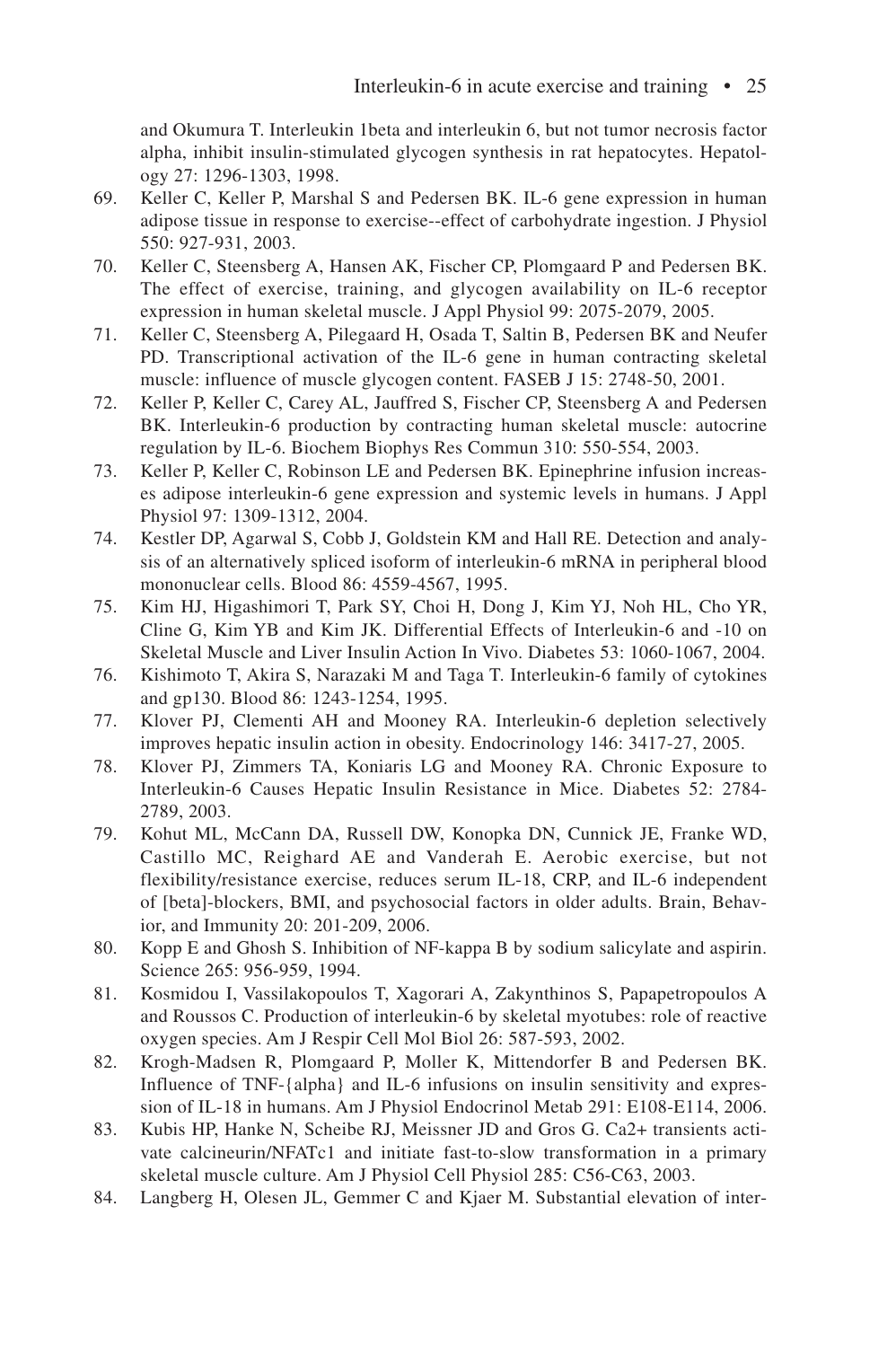leukin-6 concentration in peritendinous tissue, in contrast to muscle, following prolonged exercise in humans. J Physiol 542: 985-990, 2002.

- 85. Larsen AI, Aukrust P, Aarsland T and Dickstein K. Effect of aerobic exercise training on plasma levels of tumor necrosis factor alpha in patients with heart failure. The American Journal of Cardiology 88: 805-808, 2001.
- 86. Li TL and Gleeson M. The effects of carbohydrate supplementation during the second of two prolonged cycling bouts on immunoendocrine responses. Eur J Appl Physiol 95: 391-399, 2005.
- 87. Lundby C and Steensberg A. Interleukin-6 response to exercise during acute and chronic hypoxia. European Journal of Applied Physiology 91: 88-93, 2004.
- 88. Lyngso D, Simonsen L and Bulow J. Interleukin-6 production in human subcutaneous abdominal adipose tissue: the effect of exercise. J Physiol 543: 373-378, 2002.
- 89. MacDonald C, Wojtaszewski JFP, Pedersen BK, Kiens B and Richter EA. Interleukin-6 release from human skeletal muscle during exercise: relation to AMPK activity. J Appl Physiol 95: 2273-2277, 2003.
- 90. MacIntyre DL, Sorichter S, Mair J, Berg A and McKenzie DC. Markers of inflammation and myofibrillar proteins following eccentric exercise in humans. Eur J Appl Physiol 84: 180-186, 2001.
- 91. Mandell GL, Rubin W and Hook EW. The effect of an NADH oxidase inhibitor (hydrocortisone) on polymorphonuclear leukocyte bactericidal activity. J Clin Invest 49: 1381-1388, 1970.
- 92. Margeli A, Skenderi K, Tsironi M, Hantzi E, Matalas AL, Vrettou C, Kanavakis E, Chrousos G and Papassotiriou I. Dramatic elevations of interleukin-6 and acute phase reactants in athletes participating in the ultradistance foot race "spartathlon": severe systemic inflammation and lipid and lipoprotein changes in protracted exercise. J Clin Endocrinol Metab 90: 3914-8, 2005.
- 93. Matsusaka T, Fujikawa K, Nishio Y, Mukaida N, Matsushima K, Kishimoto T and Akira S. Transcription factors NF-IL6 and NF-kappa B synergistically activate transcription of the inflammatory cytokines, interleukin 6 and interleukin 8. Proc Natl Acad Sci U S A 90: 10193-10197, 1993.
- 94. Matthys P, Mitera T, Heremans H, Van Damme J and Billiau A. Anti-gamma interferon and anti-interleukin-6 antibodies affect staphylococcal enterotoxin Binduced weight loss, hypoglycemia, and cytokine release in D-galactosaminesensitized and unsensitized mice. Infect Immun 63: 1158-1164, 1995.
- 95. May LT, Santhanam U, Tatter SB, Bhardwaj N, Ghrayeb J and Sehgal PB. Phosphorylation of secreted forms of human beta 2-interferon/hepatocyte stimulating factor/interleukin-6. Biochem Biophys Res Commun 152: 1144-1150, 1988.
- 96. Mazzeo RS, Donovan D, Fleshner M, Butterfield GE, Zamudio S, Wolfel EE and Moore LG. Interleukin-6 response to exercise and high-altitude exposure: influence of alpha -adrenergic blockade. J Appl Physiol 91: 2143-2149, 2001.
- 97. McGee SL and Hargreaves M. Exercise and Myocyte Enhancer Factor 2 Regulation in Human Skeletal Muscle. Diabetes 53: 1208-1214, 2004.
- 98. Mohamed-Ali V, Goodrick S, Rawesh A, Katz DR, Miles JM, Yudkin JS, Klein S and Coppack SW. Subcutaneous Adipose Tissue Releases Interleukin-6, But Not Tumor Necrosis Factor-{alpha}, in Vivo. J Clin Endocrinol Metab 82: 4196-4200, 1997.
- 99. Montero-Julian FA, Klein B, Gautherot E and Brailly H. Pharmacokinetic study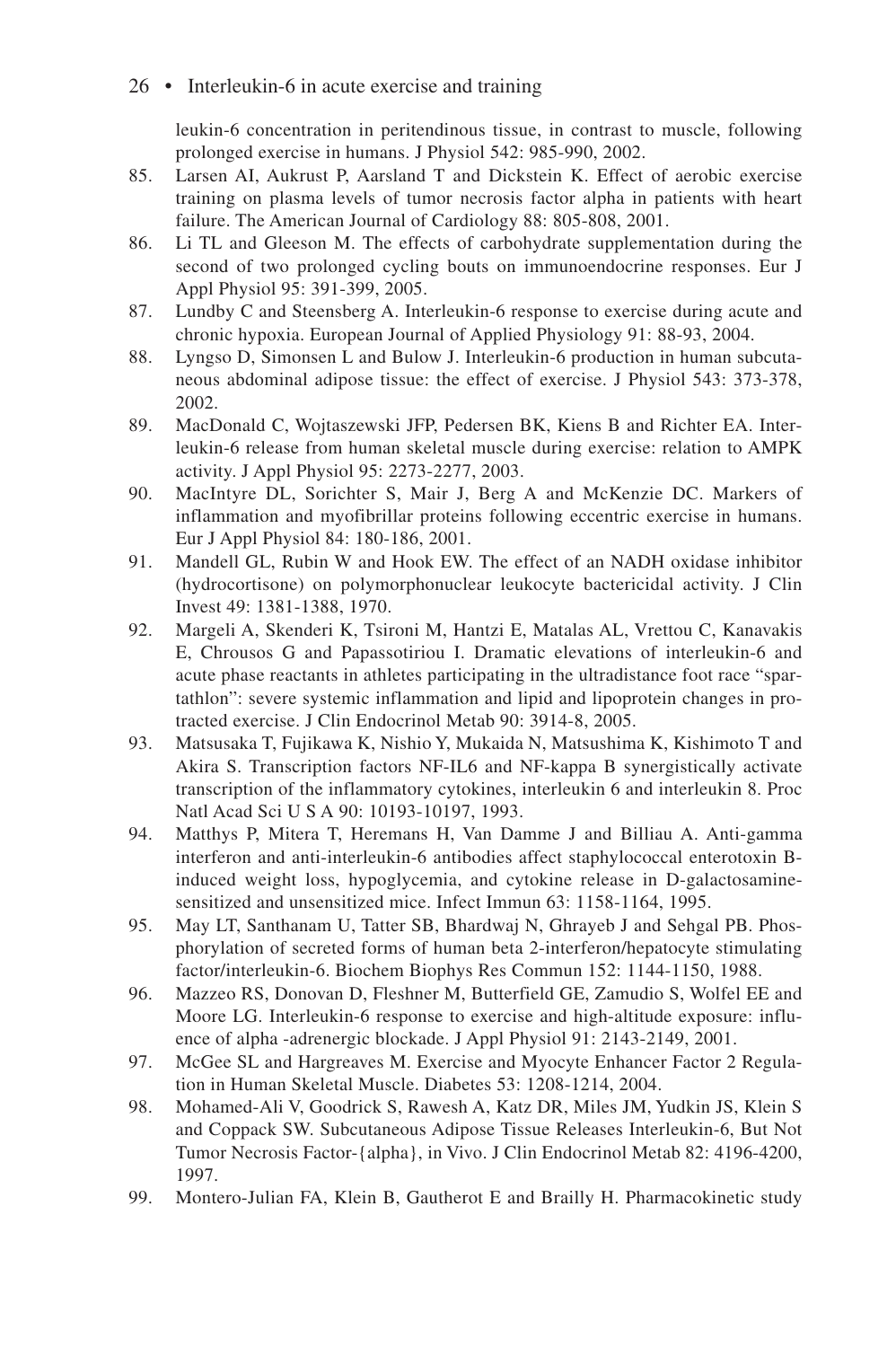of anti-interleukin-6 (IL-6) therapy with monoclonal antibodies: enhancement of IL-6 clearance by cocktails of anti-IL-6 antibodies. Blood 85: 917-924, 1995.

- 100. Moore KW, Garra A, Malefyt RW, Vieira P and Mosmann TR. Interleukin-10. Annual Review of Immunology 11: 165-190, 1993.
- 101. Naitoh Y, Fukata J, Tominaga T, Nakai Y, Tamai S, Mori K and Imura H. Interleukin-6 stimulates the secretion of adrenocorticotropic hormone in conscious, freely-moving rats. Biochem Biophys Res Commun 155: 1459-1463, 1988.
- 102. Nehlsen-Cannarella SL, Fagoaga OR, Nieman DC, Henson DA, Butterworth DE, Schmitt RL, Bailey EM, Warren BJ, Utter A and Davis JM. Carbohydrate and the cytokine response to 2.5 h of running. J Appl Physiol 82: 1662-1667, 1997.
- 103. Nemet D, Eliakim A, Zaldivar F and Cooper DM. The Effect of rhIL-6 Infusion on GH-->IGF-I Axis Mediators in Humans. Am J Physiol Regul Integr Comp Physiol 291: R1663-8, 2006.
- 104. Nicklas BJ, Ambrosius W, Messier SP, Miller GD, Penninx BW, Loeser RF, Palla S, Bleecker E and Pahor M. Diet-induced weight loss, exercise, and chronic inflammation in older, obese adults: a randomized controlled clinical trial. Am J Clin Nutr 79: 544-551, 2004.
- 105. Nielsen HB, Secher NH, Christensen NJ and Pedersen BK. Lymphocytes and NK cell activity during repeated bouts of maximal exercise. Am J Physiol 271: R222- R227, 1996.
- 106. Nieman DC, Davis JM, Henson DA, Gross SJ, Dumke CL, Utter AC, Vinci DM, Carson JA, Brown A, McAnulty SR, McAnulty LS and Triplett NT. Muscle cytokine mRNA changes after 2.5 h of cycling: influence of carbohydrate. Med Sci Sports Exerc 37: 1283-1290, 2005.
- 107. Nieman DC, Davis JM, Henson DA, Walberg-Rankin J, Shute M, Dumke CL, Utter AC, Vinci DM, Carson JA, Brown A, Lee WJ, McAnulty SR and McAnulty LS. Carbohydrate ingestion influences skeletal muscle cytokine mRNA and plasma cytokine levels after a 3-h run. J Appl Physiol 94: 1917-1925, 2003.
- 108. Nieman DC, Henson DA, McAnulty SR, McAnulty L, Swick NS, Utter AC, Vinci DM, Opiela SJ and Morrow JD. Influence of vitamin C supplementation on oxidative and immune changes after an ultramarathon. J Appl Physiol 92: 1970- 1977, 2002.
- 109. Nieman DC, Nehlsen-Cannarella SL, Fagoaga OR, Henson DA, Utter A, Davis JM, Williams F and Butterworth DE. Influence of mode and carbohydrate on the cytokine response to heavy exertion. Med Sci Sports Exerc 30: 671-678, 1998.
- 110. Nieman DC, Peters EM, Henson DA, Nevines EI and Thompson MM. Influence of vitamin C supplementation on cytokine changes following an ultramarathon. J Interferon Cytokine Res 20: 1029-1035, 2000.
- 111. Nieman DC, Dumke CL, Henson DA, McAnulty SR, Gross SJ and Lind RH. Muscle damage is linked to cytokine changes following a 160-km race. Brain, Behavior, and Immunity 19: 398-403, 2005.
- 112. Nieman DC, Henson DA, Smith LL, Utter AC, Vinci DM, Davis JM, Kaminsky DE and Shute M. Cytokine changes after a marathon race. J Appl Physiol 91: 109-114, 2001.
- 113. Niess AM, Fehrenbach E, Lehmann R, Opavsky L, Jesse M, Northoff H and Dickhuth HH. Impact of elevated ambient temperatures on the acute immune response to intensive endurance exercise. European Journal of Applied Physiology 89: 344-351, 2003.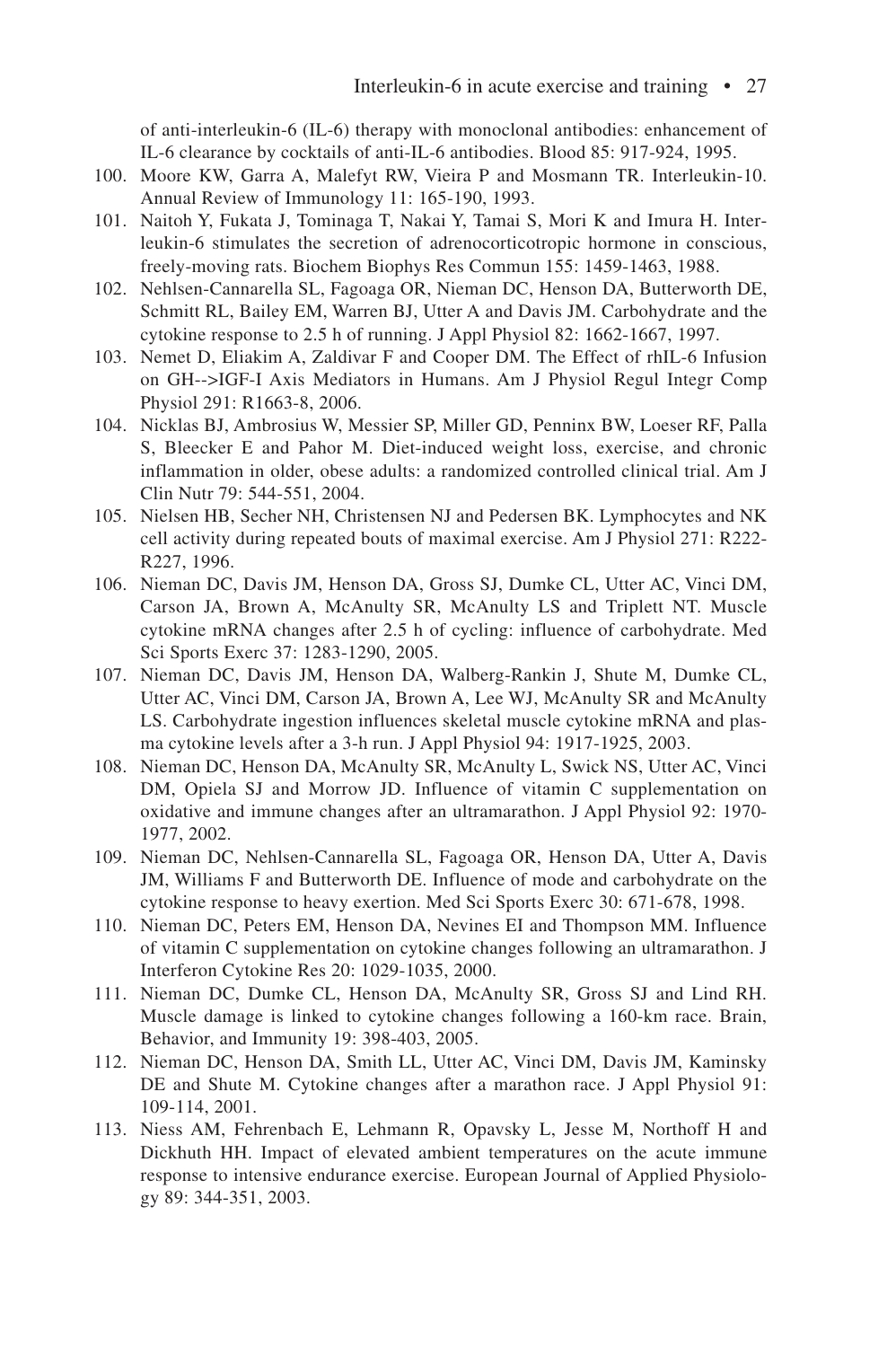- 28 Interleukin-6 in acute exercise and training
- 114. Niess AM, Fehrenbach E, Strobel G, Roecker K, Schneider EM, Buergler J, Fuss S, Lehmann R, Northoff H and Dickhuth HH. Evaluation of Stress Responses to Interval Training at Low and Moderate Altitudes. Medicine & Science in Sports & Exercise February 35: 263-269, 2003.
- 115. Northoff H and Berg A. Immunologic mediators as parameters of the reaction to strenuous exercise. Int J Sports Med 12 Suppl 1: S9-15, 1991.
- 116. Nosaka K and Clarkson PM. Changes in indicators of inflammation after eccentric exercise of the elbow flexors. Med Sci Sports Exerc 28: 953-961, 1996.
- 117. Nybo L, Moller K, Pedersen BK, Nielsen B and Secher NH. Association between fatigue and failure to preserve cerebral energy turnover during prolonged exercise. Acta Physiologica Scandinavica 179: 67-74, 2003.
- 118. Nybo L, Nielsen B, Pedersen BK, Moller K and Secher NH. Interleukin-6 release from the human brain during prolonged exercise. J Physiol 542: 991-995, 2002.
- 119. Ostrowski K, Hermann C, Bangash A, Schjerling P, Nielsen JN and Pedersen BK. A trauma-like elevation of plasma cytokines in humans in response to treadmill running. J Physiol 513 ( Pt 3): 889-894, 1998.
- 120. Ostrowski K, Rohde T, Asp S, Schjerling P and Pedersen BK. Pro- and antiinflammatory cytokine balance in strenuous exercise in humans. J Physiol 515 ( Pt 1): 287-291, 1999.
- 121. Ostrowski K, Rohde T, Zacho M, Asp S and Pedersen BK. Evidence that interleukin-6 is produced in human skeletal muscle during prolonged running. J Physiol 508 ( Pt 3): 949-953, 1998.
- 122. Ostrowski K, Schjerling P and Pedersen BK. Physical activity and plasma interleukin-6 in humans--effect of intensity of exercise. Eur J Appl Physiol 83: 512-515, 2000.
- 123. Panagiotakos DB, Pitsavos C, Chrysohoou C, Kavouras S and Stefanadis C. The associations between leisure-time physical activity and inflammatory and coagulation markers related to cardiovascular disease: the ATTICA Study. Preventive Medicine 40: 432-437, 2005.
- 124. Papanicolaou DA, Petrides JS, Tsigos C, Bina S, Kalogeras KT, Wilder R, Gold PW, Deuster PA and Chrousos GP. Exercise stimulates interleukin-6 secretion: inhibition by glucocorticoids and correlation with catecholamines. Am J Physiol Endocrinol Metab 271: E601-E605, 1996.
- 125. Paroo Z and Noble EG. Isoproterenol potentiates exercise-induction of Hsp70 in cardiac and skeletal muscle. Cell Stress Chaperones 4: 199-204, 1999.
- 126. Pedersen BK and Hoffmann-Goetz L. Exercise and the immune system: Regulation, integration and adaption. Physiol Rev 80: 1055-1081, 2000.
- 127. Pedersen M, Steensberg A, Keller C, Osada T, Zacho M, Saltin B, Febbraio MA and Pedersen BK. Does the aging skeletal muscle maintain its endocrine function? Exerc Immunol Rev 10: 42-55, 2004.
- 128. Penkowa M, Keller C, Keller P, Jauffred S and Pedersen BK. Immunohistochemical detection of interleukin-6 in human skeletal muscle fibers following exercise. FASEB J 17: 2166-2168, 2003.
- 129. Pepys MB, Hawkins PN, Kahan MC, Tennent GA, Gallimore JR, Graham D, Sabin CA, Zychlinsky A and de Diego J. Proinflammatory Effects of Bacterial Recombinant Human C-Reactive Protein Are Caused by Contamination With Bacterial Products, Not by C-Reactive Protein Itself. Circ Res 97: e97-103, 2005.
- 130. Pepys MB and Hirschfield GM. C-reactive protein: a critical update. J Clin Invest 111: 1805-1812, 2003.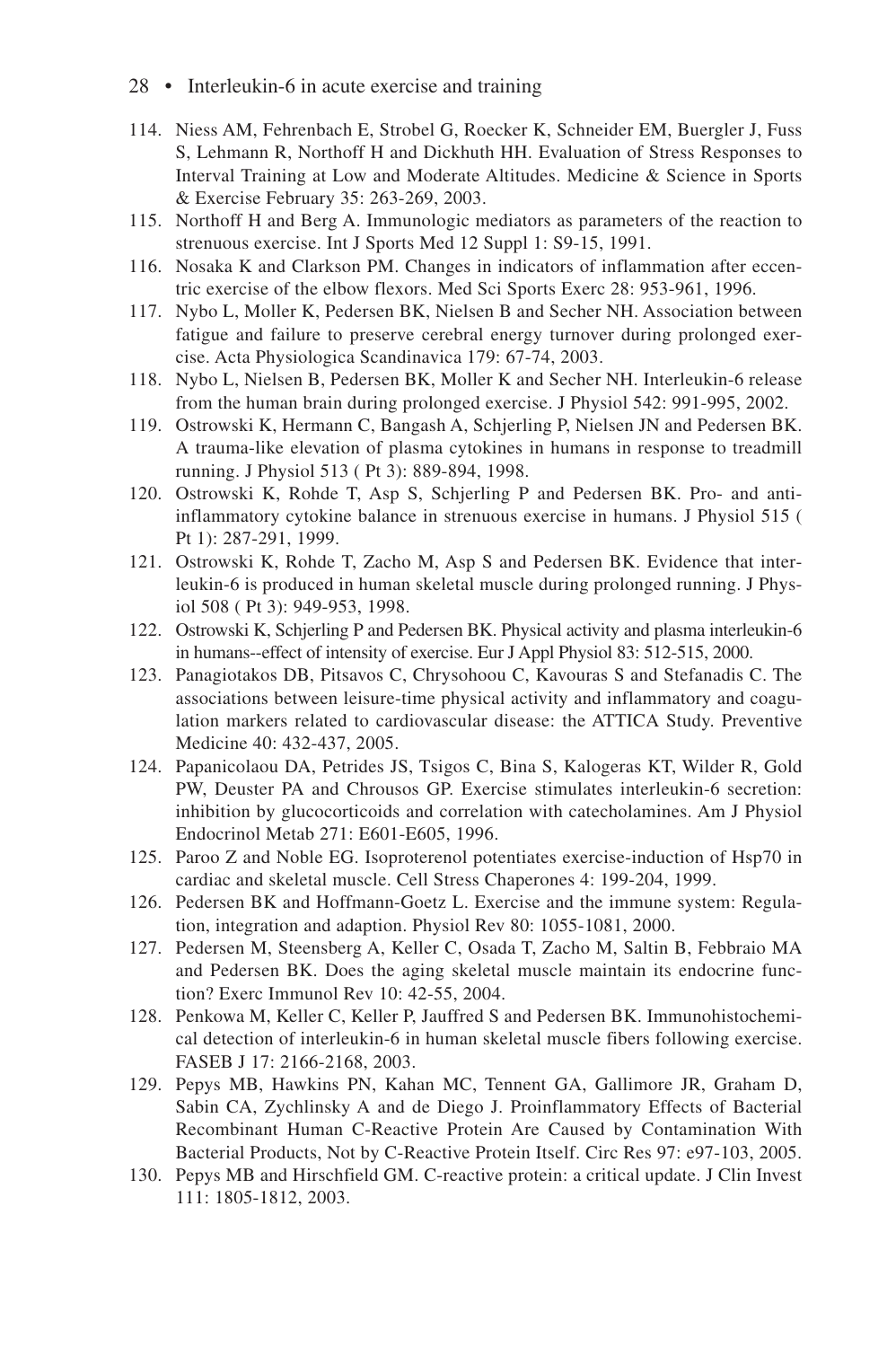- 131. Perlstein RS, Whitnall MH, Abrams JS, Mougey EH and Neta R. Synergistic roles of interleukin-6, interleukin-1, and tumor necrosis factor in the adrenocorticotropin response to bacterial lipopolysaccharide in vivo. Endocrinology 132: 946-952, 1993.
- 132. Peters EM, Anderson R and Theron AJ. Attenuation of increase in circulating cortisol and enhancement of the acute phase protein response in vitamin C-supplemented ultramarathoners. Int J Sports Med 22: 120-126, 2001.
- 133. Petersen EW, Carey AL, Sacchetti M, Steinberg GR, Macaulay SL, Febbraio MA and Pedersen BK. Acute IL-6 treatment increases fatty acid turnover in elderly humans in vivo and in tissue culture in vitro. Am J Physiol Endocrinol Metab 288: E155-E162, 2005.
- 134. Petersen EW, Ostrowski K, Ibfelt T, Richelle M, Offord E, Halkjaer-Kristensen J and Pedersen BK. Effect of vitamin supplementation on cytokine response and on muscle damage after strenuous exercise. Am J Physiol Cell Physiol 280: C1570- C1575, 2001.
- 135. Phillips SM, Green HJ, Tarnopolsky MA, Heigenhauser GJ, Hill RE and Grant SM. Effects of training duration on substrate turnover and oxidation during exercise. J Appl Physiol 81: 2182-2191, 1996.
- 136. Pilegaard H, Saltin B and Neufer PD. Exercise induces transient transcriptional activation of the PGC-1alpha gene in human skeletal muscle. J Physiol 546: 851- 858, 2003.
- 137. Plomgaard P, Penkowa M and Pedersen BK. Fiber type specific expression of TNF-alpha, IL-6 and IL-18 in human skeletal muscles. Exerc Immunol Rev 11: 53-63, 2005.
- 138. Plomgaard P, Bouzakri K, Krogh-Madsen R, Mittendorfer B, Zierath JR and Pedersen BK. Tumor Necrosis Factor-{alpha} Induces Skeletal Muscle Insulin Resistance in Healthy Human Subjects via Inhibition of Akt Substrate 160 Phosphorylation. Diabetes 54: 2939-2945, 2005.
- 139. Poupart P, Vandenabeele P, Cayphas S, Van Snick J, Haegeman G, Kruys V, Fiers W and Content J. B cell growth modulating and differentiating activity of recombinant human 26-kd protein (BSF-2, HuIFN-beta 2, HPGF). EMBO J 6: 1219- 1224, 1987.
- 140. Pretolani M. Interleukin-10: an anti-inflammatory cytokine with therapeutic potential. Clinical & Experimental Allergy 29: 1164-1171, 1999.
- 141. Pritts TA, Hungness ES, Hershko DD, Robb BW, Sun X, Luo GJ, Fischer JE, Wong HR and Hasselgren PO. Proteasome inhibitors induce heat shock response and increase IL-6 expression in human intestinal epithelial cells. Am J Physiol Regul Integr Comp Physiol 282: R1016-R1026, 2002.
- 142. Pue CA, Mortensen RF, Marsh CB, Pope HA and Wewers MD. Acute phase levels of C-reactive protein enhance IL-1 beta and IL-1ra production by human blood monocytes but inhibit IL-1 beta and IL-1ra production by alveolar macrophages. J Immunol 156: 1594-1600, 1996.
- 143. Rhind SG, Gannon GA, Shephard RJ and Shek PN. Indomethacin modulates circulating cytokine responses to strenuous exercise in humans. Cytokine 19: 153- 158, 2002.
- 144. Rohde T, MacLean DA, Richter EA, Kiens B and Pedersen BK. Prolonged submaximal eccentric exercise is associated with increased levels of plasma IL-6. Am J Physiol 273: E85-E91, 1997.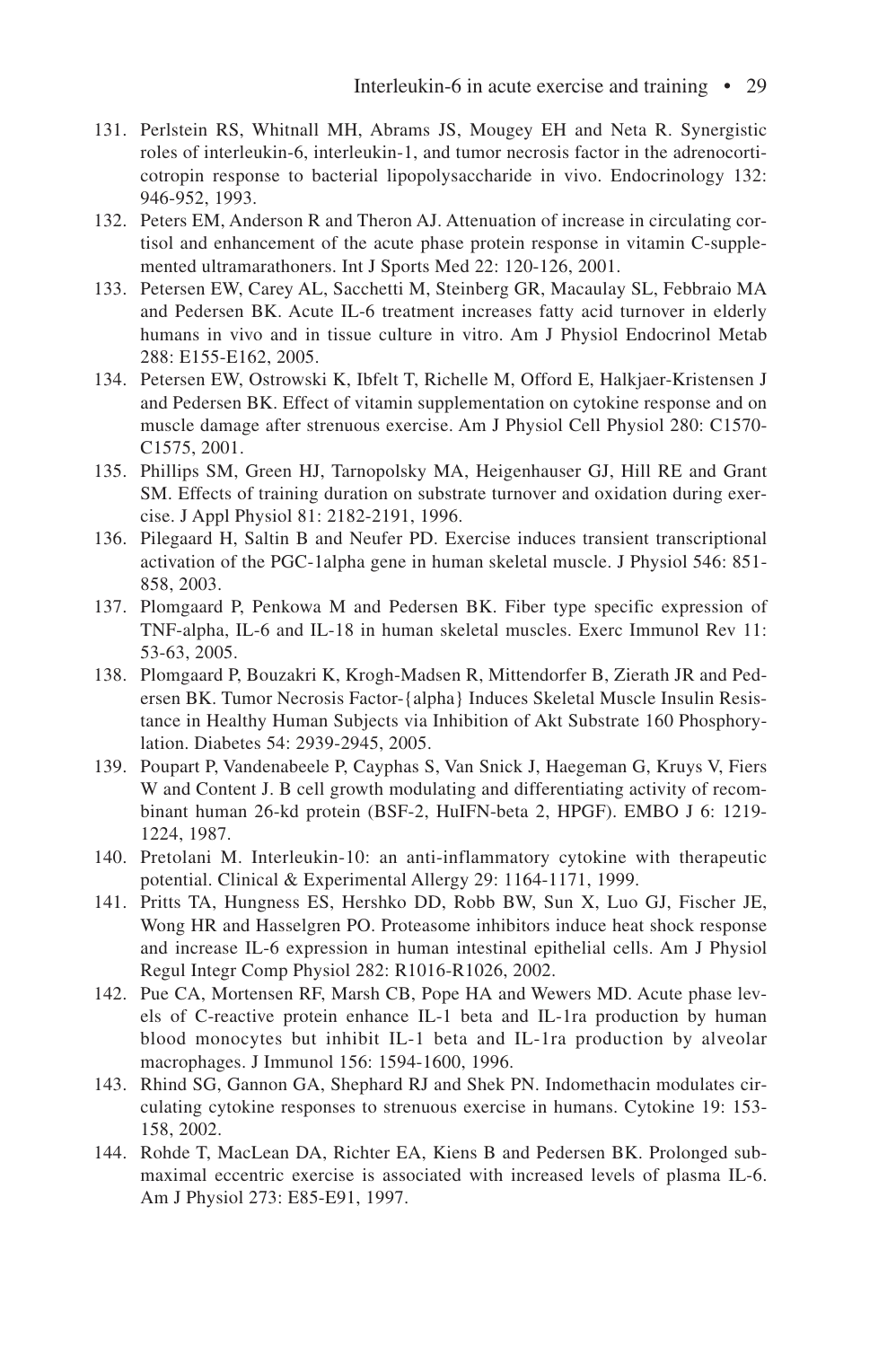- 30 Interleukin-6 in acute exercise and training
- 145. Ronsen O, Holm K, Staff H, Opstad PK, Pedersen BK and Bahr R. No effect of seasonal variation in training load on immuno-endocrine responses to acute exhaustive exercise. Scandinavian Journal of Medicine and Science in Sports 11: 141-148, 2001.
- 146. Ronsen O, Lea T, Bahr R and Pedersen BK. Enhanced plasma IL-6 and IL-1ra responses to repeated vs. single bouts of prolonged cycling in elite athletes. J Appl Physiol 92: 2547-2553, 2002.
- 147. Rosendal L, Sogaard K, Kjaer M, Sjogaard G, Langberg H and Kristiansen J. Increase in interstitial interleukin-6 of human skeletal muscle with repetitive lowforce exercise. J Appl Physiol 98: 477-481, 2005.
- 148. Rotter V, Nagaev I and Smith U. Interleukin-6 (IL-6) Induces Insulin Resistance in 3T3-L1 Adipocytes and Is, Like IL-8 and Tumor Necrosis Factor-{alpha}, Overexpressed in Human Fat Cells from Insulin-resistant Subjects. J Biol Chem 278: 45777-45784, 2003.
- 149. Rowsey PJ and Kluger MJ. Corticotropin releasing hormone is involved in exercise-induced elevation in core temperature. Psychoneuroendocrinology 19: 179- 187, 1994.
- 150. Saltin B and Rowell LB. Functional adaptations to physical activity and inactivity. Fed Proc 39: 1506-1513, 1980.
- 151. Samra JS, Clark ML, Humphreys SM, Macdonald IA, Matthews DR and Frayn KN. Effects of morning rise in cortisol concentration on regulation of lipolysis in subcutaneous adipose tissue. Am J Physiol Endocrinol Metab 271: E996-1002, 1996.
- 152. Schantz P, Henriksson J and Jansson E. Adaptation of human skeletal muscle to endurance training of long duration. Clin Physiol 3: 141-151, 1983.
- 153. Schindler R, Mancilla J, Endres S, Ghorbani R, Clark SC and Dinarello CA. Correlations and interactions in the production of interleukin-6 (IL- 6), IL-1, and tumor necrosis factor (TNF) in human blood mononuclear cells: IL-6 suppresses IL-1 and TNF. Blood 75: 40-47, 1990.
- 154. Schreck R, Rieber P and Baeuerle PA. Reactive oxygen intermediates as apparently widely used messengers in the activation of the NF-kappa B transcription factor and HIV-1. The EMBO Journal 10: 2247-2258, 1991.
- 155. Sehgal PB, Zilberstein A, Ruggieri RM, May LT, Ferguson-Smith A, Slate DL, Revel M and Ruddle FH. Human Chromosome 7 Carries the {beta} 2 Interferon Gene. PNAS 83: 5219-5222, 1986.
- 156. Senn JJ, Klover PJ, Nowak IA and Mooney RA. Interleukin-6 Induces Cellular Insulin Resistance in Hepatocytes. Diabetes 51: 3391-3399, 2002.
- 157. Senn JJ, Klover PJ, Nowak IA, Zimmers TA, Koniaris LG, Furlanetto RW and Mooney RA. Suppressor of Cytokine Signaling-3 (SOCS-3), a Potential Mediator of Interleukin-6-dependent Insulin Resistance in Hepatocytes. J Biol Chem 278: 13740-13746, 2003.
- 158. Shi H, Tzameli I, Bjorbaek C and Flier JS. Suppressor of Cytokine Signaling 3 Is a Physiological Regulator of Adipocyte Insulin Signaling. J Biol Chem 279: 34733-34740, 2004.
- 159. Singh A, Papanicolaou DA, Lawrence LL, Howell EA, Chrousos GP and Deuster PA. Neuroendocrine responses to running in women after zinc and vitamin E supplementation. Med Sci Sports Exerc 31: 536-542, 1999.
- 160. Sopasakis VR, Sandqvist M, Gustafson B, Hammarstedt A, Schmelz M, Yang X,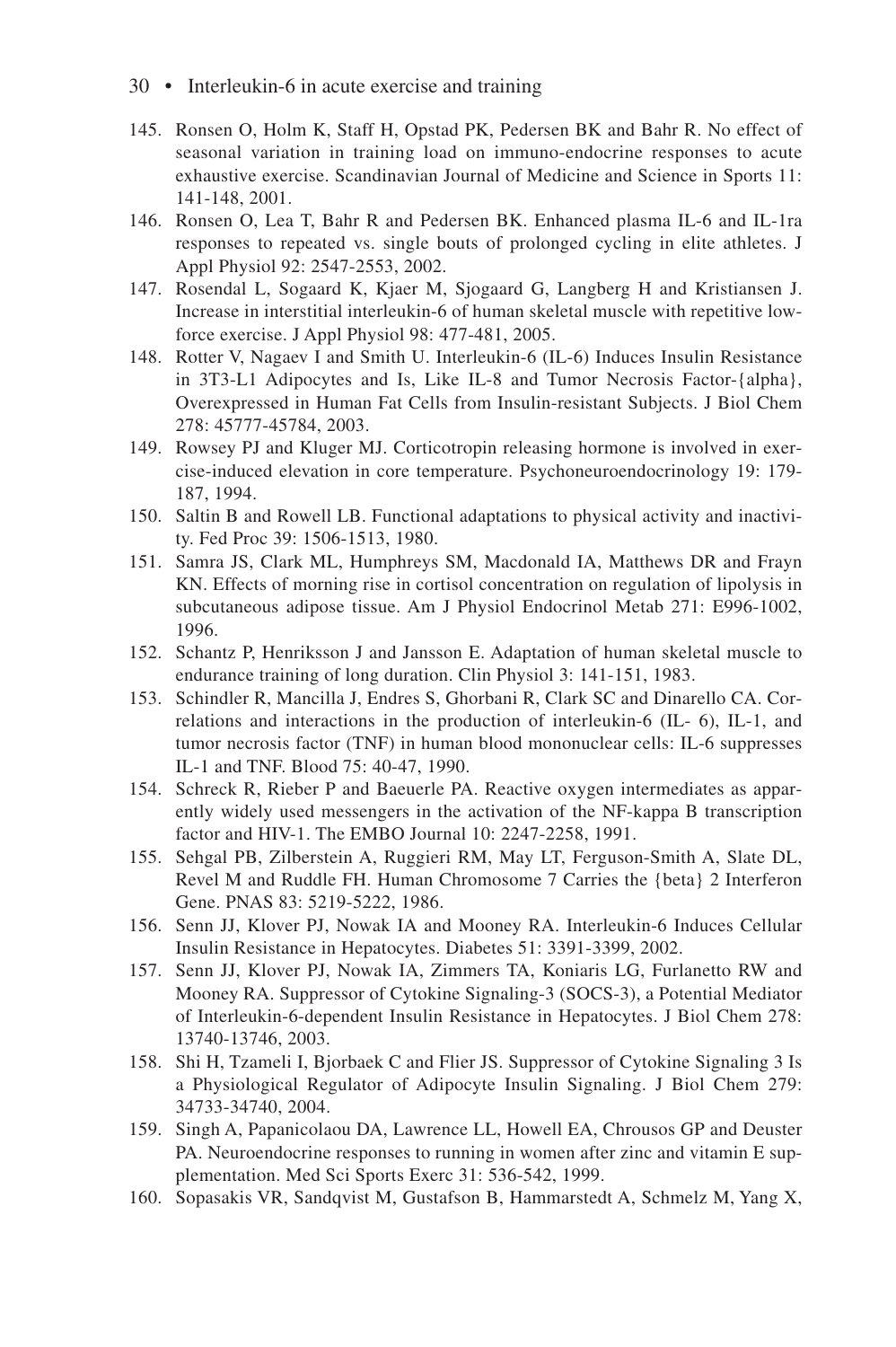Jansson PA and Smith U. High Local Concentrations and Effects on Differentiation Implicate Interleukin-6 as a Paracrine Regulator. Obesity Res 12: 454-460, 2004.

- 161. Starkie R, Ostrowski SR, Jauffred S, Febbraio M and Pedersen BK. Exercise and IL-6 infusion inhibit endotoxin-induced TNF-alpha production in humans. FASEB J 17: 884-886, 2003.
- 162. Starkie RL, Angus DJ, Rolland J, Hargreaves M and Febbraio MA. Effect of prolonged, submaximal exercise and carbohydrate ingestion on monocyte intracellular cytokine production in humans. J Physiol 528: 647-655, 2000.
- 163. Starkie RL, Arkinstall MJ, Koukoulas I, Hawley JA and Febbraio MA. Carbohydrate ingestion attenuates the increase in plasma interleukin-6, but not skeletal muscle interleukin-6 mRNA, during exercise in humans. J Physiol 533: 585-591, 2001.
- 164. Starkie RL, Hargreaves M, Rolland J and Febbraio MA. Heat stress, cytokines, and the immune response to exercise. Brain, Behavior, and Immunity 19: 404- 412, 2005.
- 165. Steensberg A, Febbraio MA, Osada T, Schjerling P, Van Hall G, Saltin B and Pedersen BK. Interleukin-6 production in contracting human skeletal muscle is influenced by pre-exercise muscle glycogen content. J Physiol 537: 633-639, 2001.
- 166. Steensberg A, Fischer CP, Keller C, Moller K and Pedersen BK. IL-6 enhances plasma IL-1ra, IL-10, and cortisol in humans. Am J Physiol Endocrinol Metab 285: E433-E437, 2003.
- 167. Steensberg A, Fischer CP, Sacchetti M, Keller C, Osada T, Schjerling P, Van Hall G, Febbraio MA and Pedersen BK. Acute interleukin-6 administration does not impair muscle glucose uptake or whole-body glucose disposal in healthy humans. J Physiol 548: 631-8, 2003.
- 168. Steensberg A, Keller C, Starkie RL, Osada T, Febbraio MA and Pedersen BK. IL-6 and TNF-alpha expression in, and release from, contracting human skeletal muscle. Am J Physiol Endocrinol Metab 283: E1272-E1278, 2002.
- 169. Steensberg A, Toft AD, Bruunsgaard H, Sandmand M, Halkjaer-Kristensen J and Pedersen BK. Strenuous exercise decreases the percentage of type 1 T cells in the circulation. J Appl Physiol 91: 1708-1712, 2001.
- 170. Steensberg A, Toft AD, Schjerling P, Halkjaer-Kristensen J and Pedersen BK. Plasma interleukin-6 during strenuous exercise: role of epinephrine. Am J Physiol Cell Physiol 281: 1001-1004, 2001.
- 171. Steensberg A, Van Hall G, Keller C, Osada T, Schjerling P, Pedersen BK, Saltin B and Febbraio MA. Muscle glycogen content and glucose uptake during exercise in humans: influence of prior exercise and dietary manipulation. J Physiol 541: 273-281, 2002.
- 172. Steensberg A, Van Hall G, Osada T, Sacchetti M, Saltin B and Klarlund PB. Production of interleukin-6 in contracting human skeletal muscles can account for the exercise-induced increase in plasma interleukin-6. J Physiol 529 Pt 1: 237- 242, 2000.
- 173. Stith RD and Luo J. Endocrine and carbohydrate responses to interleukin-6 in vivo. Circ Shock 44: 210-215, 1994.
- 174. Stouthard JM, Romijn JA, van der PT, Endert E, Klein S, Bakker PJ, Veenhof CH and Sauerwein HP. Endocrinologic and metabolic effects of interleukin-6 in humans. Am J Physiol 268: E813-E819, 1995.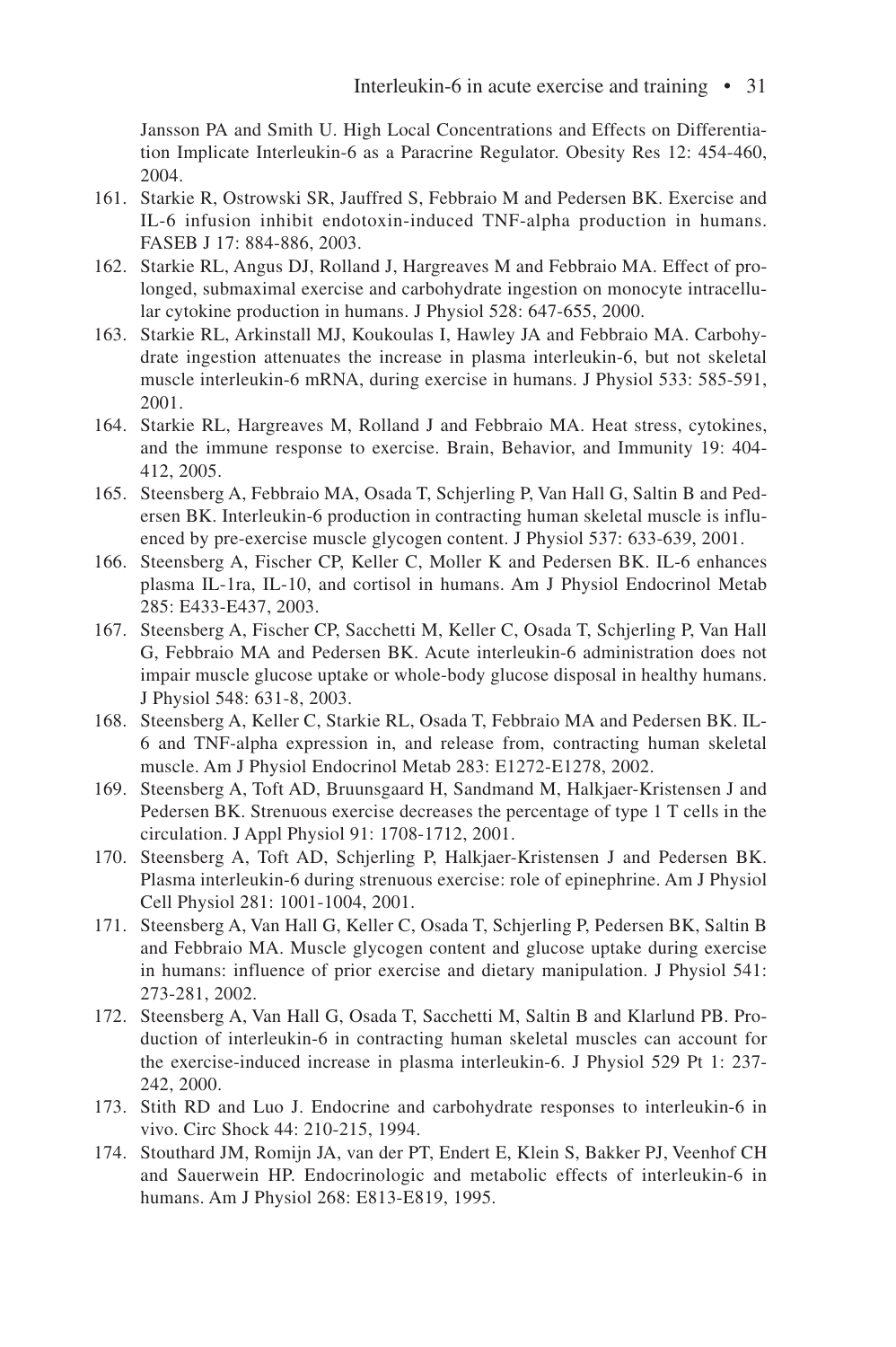- 32 Interleukin-6 in acute exercise and training
- 175. Suzuki K, Nakaji S, Yamada M, Liu Q, Kurakake S, Okamura N, Kumae T, Umeda T and Sugawara K. Impact of a Competitive Marathon Race on Systemic Cytokine and Neutrophil Responses. Med Sci Sports Exerc 35: 348-355, 2003.
- 176. Suzuki K, Yamada M, Kurakake S, Okamura N, Yamaya K, Liu Q, Kudoh S, Kowatari K, Nakaji S and Sugawara K. Circulating cytokines and hormones with immunosuppressive but neutrophil-priming potentials rise after endurance exercise in humans. Eur J Appl Physiol 81: 281-287, 2000.
- 177. Suzuki K, Totsuka M, Nakaji S, Yamada M, Kudoh S, Liu Q, Sugawara K, Yamaya K and Sato K. Endurance exercise causes interaction among stress hormones, cytokines, neutrophil dynamics, and muscle damage. J Appl Physiol 87: 1360-1367, 1999.
- 178. Thompson D, Williams C, Garcia-Roves P, McGregor SJ, McArdle F and Jackson MJ. Post-exercise vitamin C supplementation and recovery from demanding exercise. Eur J Appl Physiol 89: 393-400, 2003.
- 179. Thompson D, Williams C, McGregor SJ, Nicholas CW, McArdle F, Jackson MJ and Powell JR. Prolonged vitamin C supplementation and recovery from demanding exercise. Int J Sport Nutr Exerc Metab 11: 466-481, 2001.
- 180. Tilg H, Trehu E, Atkins MB, Dinarello CA and Mier JW. Interleukin-6 (IL-6) as an anti-inflammatory cytokine: induction of circulating IL-1 receptor antagonist and soluble tumor necrosis factor receptor p55. Blood 83: 113-118, 1994.
- 181. Timmons BW, Hamadeh MJ, Devries MC and Tarnopolsky MA. Influence of gender, menstrual phase, and oral contraceptive use on immunological changes in response to prolonged cycling. J Appl Physiol 99: 979-985, 2005.
- 182. Toft AD, Bruunsgaard H, Ibfelt T, Halkjaer-Kristensen J and Pedersen BK. The cytokine response to eccentric exercise in young versus elderly humans. J Physiol 283: C289-C295, 2002.
- 183. Toft AD, Thorn M, Ostrowski K, Asp S, Moller K, Iversen S, Hermann C, Sondergaard SR and Pedersen BK. N-3 polyunsaturated fatty acids do not affect cytokine response to strenuous exercise. J Appl Physiol 89: 2401-2406, 2000.
- 184. Tsigos C, Papanicolaou DA, Defensor R, Mitsiadis CS, Kyrou I and Chrousos GP. Dose effects of recombinant human interleukin-6 on pituitary hormone secretion and energy expenditure. Neuroendocrinology 66: 54-62, 1997.
- 185. Tsigos C, Papanicolaou DA, Kyrou I, Defensor R, Mitsiadis CS and Chrousos GP. Dose-dependent effects of recombinant human interleukin-6 on glucose regulation. J Clin Endocrinol Metab 82: 4167-4170, 1997.
- 186. Ullum H, Haahr PM, Diamant M, Palmo J, Halkjaer-Kristensen J and Pedersen BK. Bicycle exercise enhances plasma IL-6 but does not change IL-1 alpha, IL-1 beta, IL-6, or TNF-alpha pre-mRNA in BMNC. J Appl Physiol 77: 93-97, 1994.
- 187. Van Hall G, Steensberg A, Sacchetti M, Fischer C, Keller C, Schjerling P, Hiscock N, Moller K, Saltin B, Febbraio MA and Pedersen BK. Interleukin-6 stimulates lipolysis and fat oxidation in humans. J Clin Endocrinol Metab 88: 3005- 3010, 2003.
- 188. van Helvoort HAC, Heijdra YF, Heunks LMA, Meijer PLM, Ruitenbeek W, Thijs HMH and Dekhuijzen PNR. Supplemental Oxygen Prevents Exercise-induced Oxidative Stress in Muscle-wasted Patients with Chronic Obstructive Pulmonary Disease. Am J Respir Crit Care Med 173: 1122-1129, 2006.
- 189. Vassilakopoulos T, Karatza MH, Katsaounou P, Kollintza A, Zakynthinos S and Roussos C. Antioxidants attenuate the plasma cytokine response to exercise in